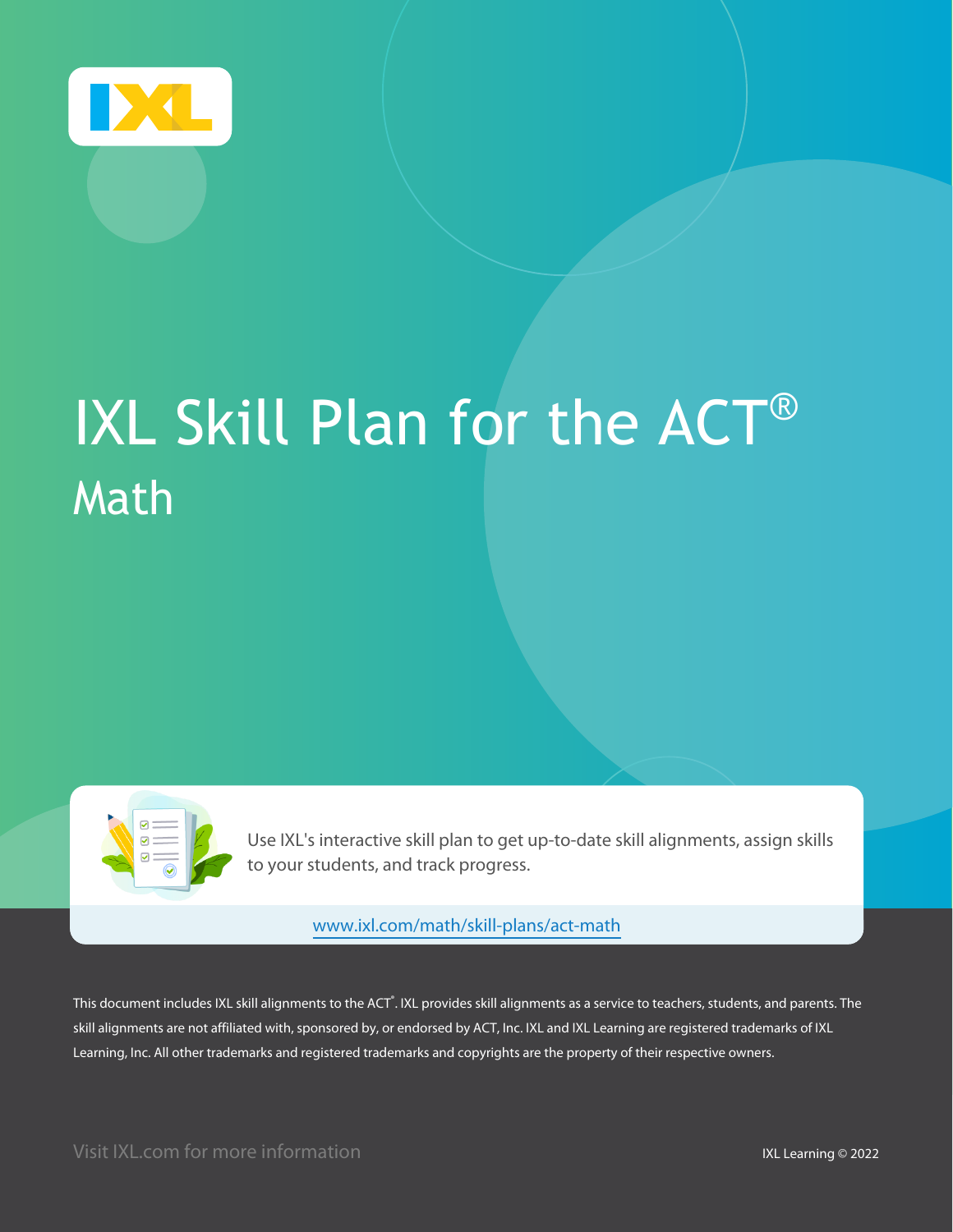

# **Score range 13–15**

#### **Number and Quantity**

| <b>Standard</b>                           | <b>IXL skills</b>                                       |
|-------------------------------------------|---------------------------------------------------------|
| Whole numbers and decimals                | 1. Divide multi-digit numbers by 1-digit<br>numbers XHZ |
|                                           | 2. Add and subtract whole numbers 2KJ                   |
|                                           | 3. Multiply whole numbers ZCL                           |
|                                           | 4. Divide whole numbers - 2-digit divisors FL2          |
|                                           | 5. Divide whole numbers - 3-digit divisors STW          |
|                                           | <b>6. Add and subtract decimals BP2</b>                 |
|                                           | 7. Multiply decimals TCU                                |
|                                           | 8. Divide decimals 6HB                                  |
| <b>Equivalent fractions</b>               | 1. Find equivalent fractions using area models HYC      |
|                                           | 2. Graph equivalent fractions on number lines WQL       |
|                                           | 3. Patterns of equivalent fractions 7LH                 |
|                                           | 4. Write fractions in lowest terms A76                  |
|                                           | 5. Equivalent fractions review 9P3                      |
| Positive rational numbers on number lines | 1. Number lines - up to 1,000 KFQ                       |
|                                           | 2. Fractions on number lines ULL                        |
|                                           | <b>3. Decimal number lines BBX</b>                      |

#### **Algebra and Functions**

| <b>Standard</b>                            | <b>IXL skills</b>                                                          |
|--------------------------------------------|----------------------------------------------------------------------------|
| Word problems with whole numbers and money | 1. Add and subtract money amounts: word<br>problems DR9                    |
|                                            | 2. Multiply money: word problems C5S                                       |
|                                            | 3. Divide money amounts: word problems SEF                                 |
|                                            | 4. Add, subtract, multiply, and divide money<br>amounts: word problems HGN |
|                                            | 5. Price lists CVW                                                         |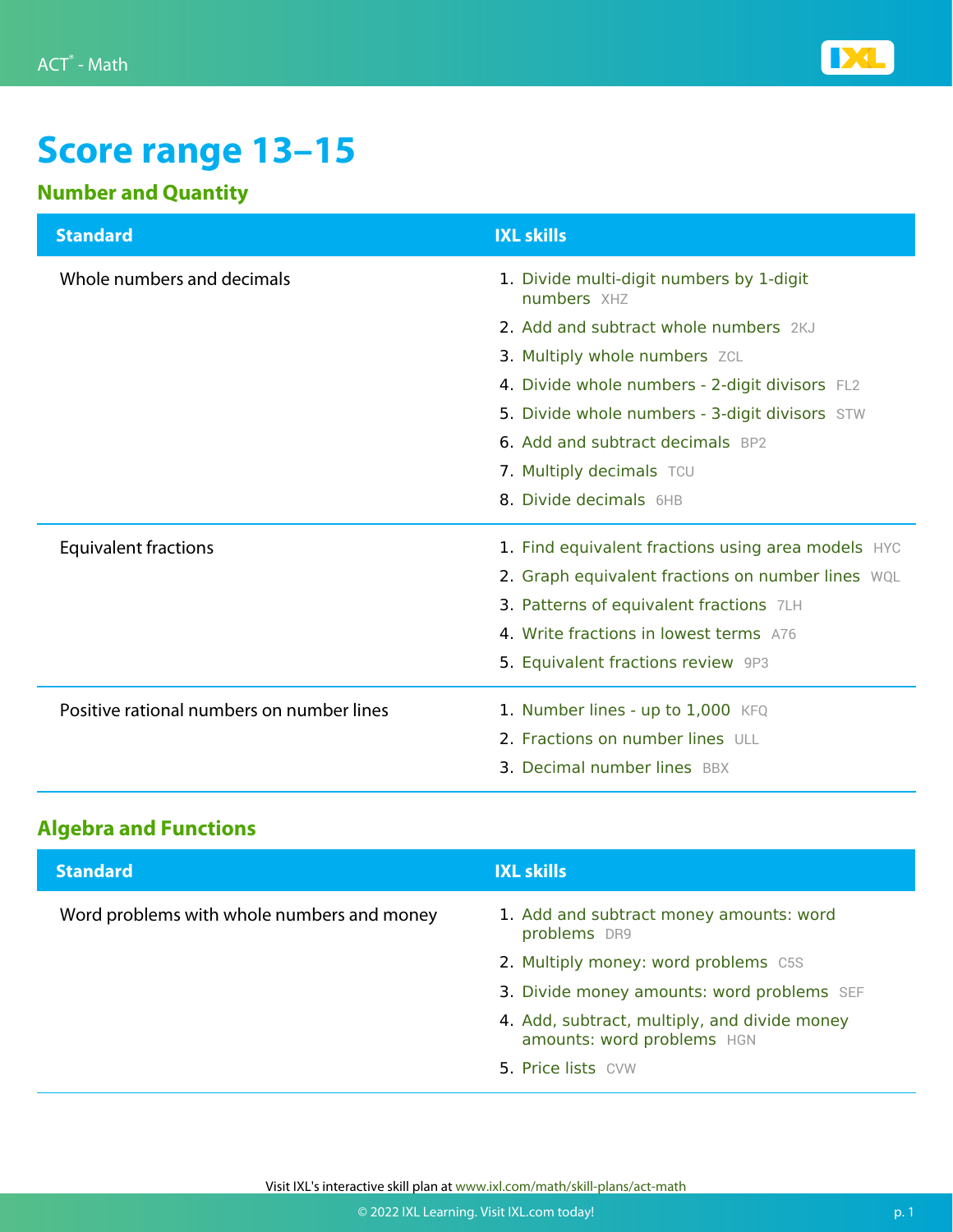

| Introduction to expressions | 1. Write variable expressions UZZ<br>2. Write variable expressions: word problems E2M                    |
|-----------------------------|----------------------------------------------------------------------------------------------------------|
| Solve simple equations      | 1. Solve one-step equations with whole<br>numbers WLR                                                    |
| Arithmetic patterns         | 1. Number sequences involving decimals H73<br>2. Addition and subtraction patterns with<br>fractions MMR |

| <b>Standard</b>          | <b>IXL skills</b>                          |
|--------------------------|--------------------------------------------|
| Lengths of line segments |                                            |
| Measurement conversions  | 1. Exchanging money - with pictures VZD    |
|                          | 2. Convert time units CXF                  |
|                          | 3. Conversion tables - customary units 7HU |
|                          | 4. Conversion tables - metric units 70S    |

### **Statistics and Probability**

| <b>Standard</b>                   | <b>IXL skills</b>    |
|-----------------------------------|----------------------|
| Introduction to mean              | 1. Find the mean 76J |
| Introduction to charts and tables | 1. Read a table B9R  |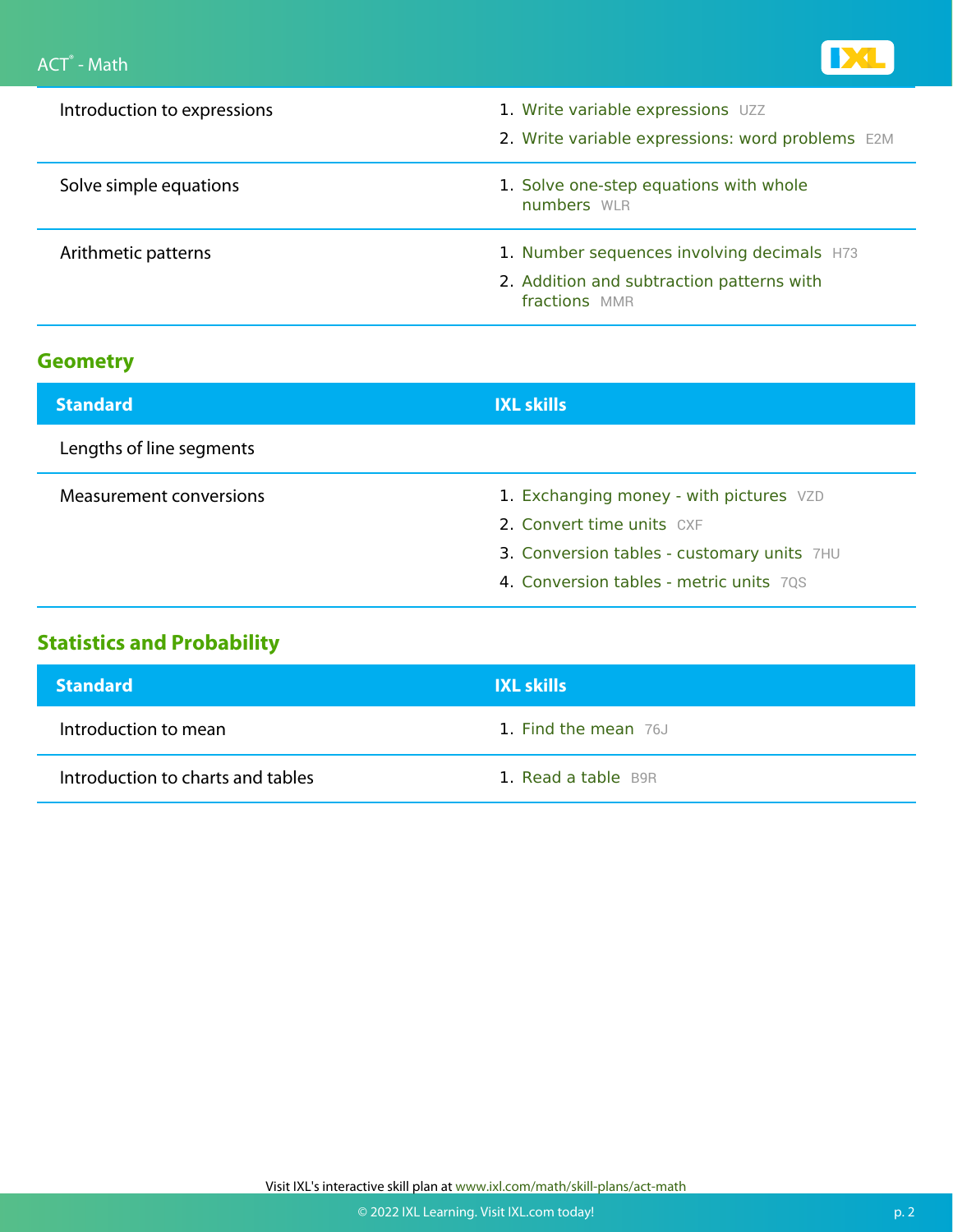

# **Score range 16–19**

### **Number and Quantity**

| <b>Standard</b>                  | <b>IXL skills</b>                                                                                                                                                      |
|----------------------------------|------------------------------------------------------------------------------------------------------------------------------------------------------------------------|
| <b>Factors</b>                   | 1. Multiplication facts to 12: find the missing<br>factor $76F$<br>2. Factors 7K3                                                                                      |
| Place value                      | 1. Place values in whole numbers MNF<br>2. Decimal place values CR8                                                                                                    |
| Rational numbers on number lines | 1. Fractions on number lines ULL<br>2. Integers on number lines A5Y<br>3. Graph integers on horizontal and vertical<br>number lines EM8<br>4. Decimal number lines BBX |

#### **Algebra and Functions**

| <b>Standard</b>                  | <b>IXL skills</b>                                              |
|----------------------------------|----------------------------------------------------------------|
| Arithmetic with rational numbers | 1. Maps with decimal distances J7D                             |
|                                  | 2. Maps with fractional distances X8Y                          |
|                                  | 3. Add, subtract, multiply, or divide two whole<br>numbers R99 |
|                                  | 4. Ratios and rates: word problems ZB9                         |
|                                  | 5. Solve the proportion 7H5                                    |
|                                  | <b>6. Add and subtract decimals BP2</b>                        |
|                                  | 7. Multiply decimals TCU                                       |
|                                  | 8. Divide decimals 6HB                                         |
|                                  | <b>9. Add and subtract fractions NGL</b>                       |
|                                  | 10. Add and subtract mixed numbers 9BE                         |
|                                  | 11. Multiply fractions PDK                                     |
|                                  | 12. Divide fractions X7A                                       |
|                                  | 13. Percents of numbers and money amounts 93K                  |

Qualitative descriptions of graphs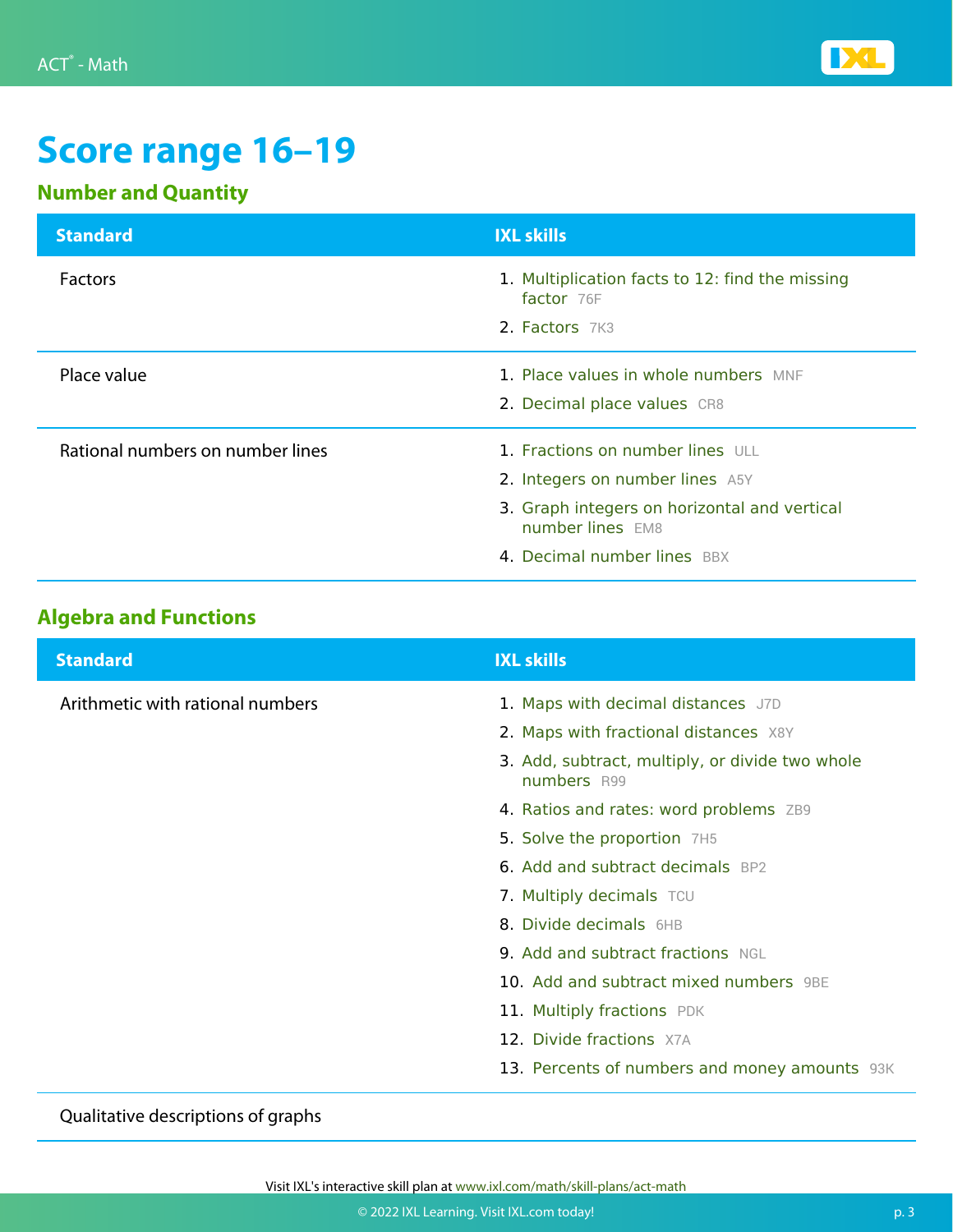

Definitions of whole number operations

| Evaluate expressions with whole numbers | 1. Evaluate variable expressions with whole<br>numbers Q8Z |
|-----------------------------------------|------------------------------------------------------------|
|                                         | 2. Evaluate multi-variable expressions HC9                 |
| Solve one-step equations                | 1. Solve one-step linear equations TXJ                     |
| Combine like terms                      | 1. Add and subtract like terms QP7                         |
| Geometric patterns                      | 1. Complete a geometric number sequence X8Q                |

#### **Geometry**

| <b>Standard</b>                            | <b>IXL skills</b>                                                                                                                              |
|--------------------------------------------|------------------------------------------------------------------------------------------------------------------------------------------------|
| Introduction to angles with parallel lines | 1. Transversals: name angle pairs V85                                                                                                          |
| Perimeter                                  | 1. Perimeter with whole number side lengths UJ2<br>2. Perimeter with decimal side lengths K7R<br>3. Perimeter with fractional side lengths WQU |
| Area of rectangles                         | 1. Find the area of rectangles and squares 8KJ                                                                                                 |
| Introduction to coordinate planes          | 1. Objects on a coordinate plane NTR<br>2. Graph points on a coordinate plane AST                                                              |

#### **Statistics and Probability**

| <b>Standard</b>   | <b>IXL skills</b>                                                                                    |
|-------------------|------------------------------------------------------------------------------------------------------|
| Mean              | 1. Find the mean AAP                                                                                 |
| Charts and tables | 1. Price lists WUU<br>2. Read a table K5P<br>3. Interpret frequency charts: one-step<br>problems UEK |

Probability of an event and its complement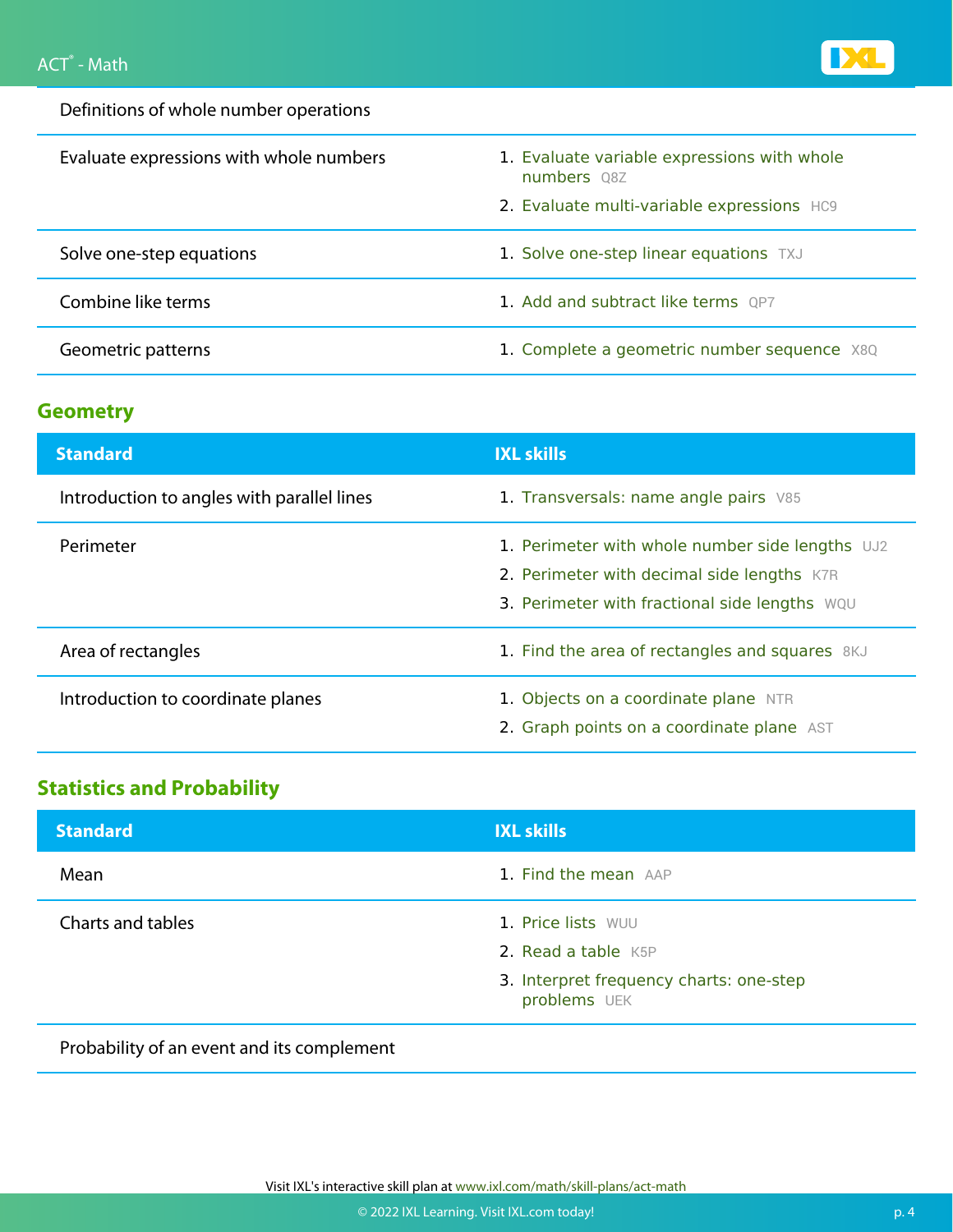

# **Score range 20–23**

#### **Number and Quantity**

| <b>Standard</b>                  | <b>IXL skills</b>                                                 |
|----------------------------------|-------------------------------------------------------------------|
| Number concepts                  | 1. Compare and order decimals ANM                                 |
|                                  | 2. Factors 7K3                                                    |
|                                  | 3. Divisibility rules VW5                                         |
|                                  | 4. Prime or composite JYA                                         |
|                                  | 5. Prime factorization YVA                                        |
|                                  | 6. Greatest common factor 3M8                                     |
|                                  | 7. Round decimals and mixed numbers 5RT                           |
|                                  | 8. Convert between decimals and fractions or<br>mixed numbers 2RC |
| Powers of ten                    | 1. Write powers of ten with exponents DLL                         |
| Distance on number lines         | 1. Lengths of segments on number lines JSD                        |
| Absolute value                   | 1. Absolute value and opposites KGR                               |
| Distance in the coordinate plane | 1. Distance between two points A7P                                |
| Matrix addition                  | 1. Add and subtract matrices BR7                                  |

### **Algebra and Functions**

| <b>Standard</b>              | <b>IXL skills</b>                                      |
|------------------------------|--------------------------------------------------------|
| Rate and proportion problems | 1. Multi-step word problems EHX                        |
|                              | 2. Solve proportions 2ZL                               |
|                              | 3. Solve proportions: word problems 8ES                |
|                              | 4. Scale drawings: word problems 8B7                   |
|                              | 5. Percent of change GRG                               |
|                              | 6. Percent of change: word problems 59V                |
|                              | 7. Percent of a number: tax, discount, and<br>more SKZ |
|                              | 8. Find the percent: tax, discount, and more VQX       |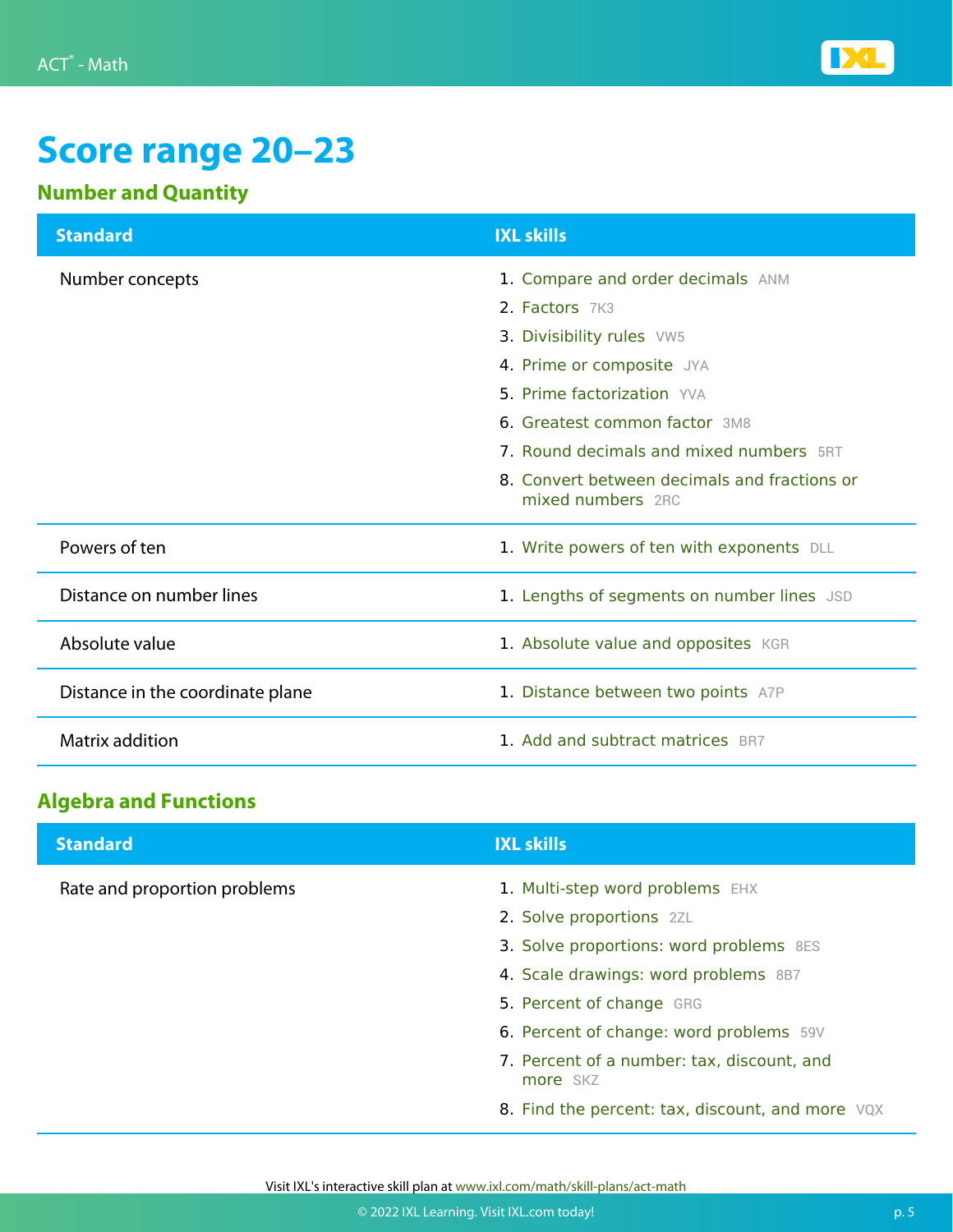

| Expressions in words and symbols        | 1. Write variable expressions: two or three<br>operations 6QT |
|-----------------------------------------|---------------------------------------------------------------|
|                                         | 2. Write an equation from words F6R                           |
| Linear graph word problems              |                                                               |
| Evaluate expressions with integers      | 1. Evaluate one-variable expressions V77                      |
|                                         | 2. Evaluate multi-variable expressions QZT                    |
|                                         | 3. Evaluate absolute value expressions 2YA                    |
| Add and subtract expressions            | 1. Add and subtract like terms QP7                            |
| Solve linear equations                  | 1. Model and solve equations using algebra<br>tiles GRH       |
|                                         | 2. Write and solve equations that represent<br>diagrams GBC   |
|                                         | 3. Solve one-step linear equations TXJ                        |
|                                         | 4. Solve two-step linear equations QAK                        |
|                                         | 5. Solve advanced linear equations 28N                        |
|                                         | 6. Solve equations with variables on both<br>sides 7S7        |
|                                         | 7. Solve equations: complete the solution EVP                 |
|                                         | 8. Solve linear equations: mixed review DN6                   |
| <b>Multiply binomials</b>               | 1. Multiply two binomials M7Q                                 |
| Graph inequalities on number lines      | 1. Graph inequalities H68                                     |
| Introduction to slope                   | 1. Graph a line using slope FSV                               |
| Evaluate linear and quadratic functions | 1. Evaluate a linear function LNV                             |
|                                         | 2. Complete a table and graph a linear<br>function JFG        |
|                                         | 3. Complete a function table: quadratic<br>functions LFV      |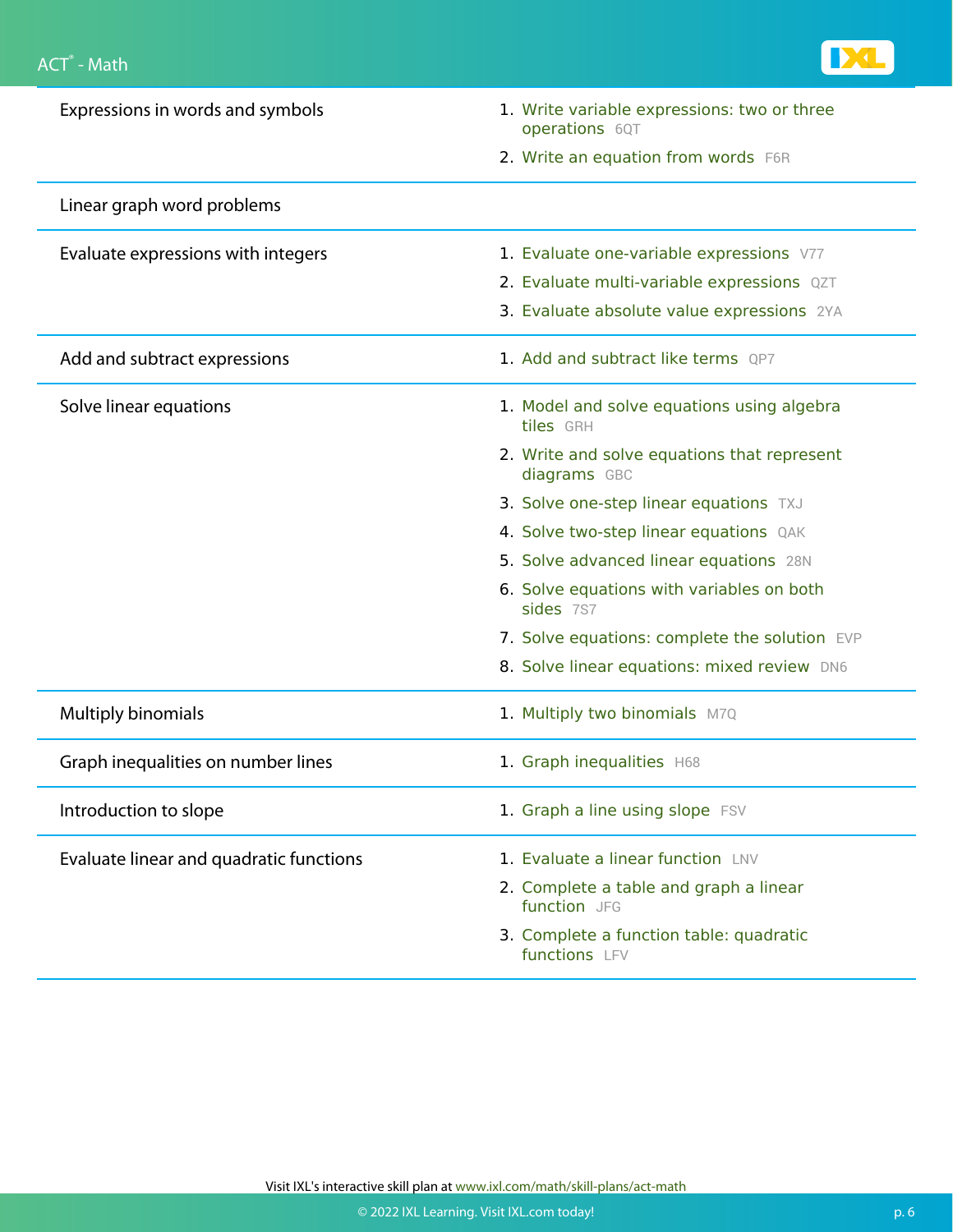

| <b>Standard</b>                                | <b>IXL skills</b>                                                                         |
|------------------------------------------------|-------------------------------------------------------------------------------------------|
| Angles with parallel lines                     | 1. Transversals of parallel lines: find angle<br>measures WB9                             |
| Angle properties                               | 1. Angle vocabulary 9U2                                                                   |
|                                                | 2. Angle measures BCQ                                                                     |
|                                                | 3. Identify complementary, supplementary,<br>vertical, adjacent, and congruent angles 7P7 |
| Area and perimeter of triangles and rectangles | 1. Area of rectangles and squares BE9                                                     |
|                                                | 2. Area of triangles C8S                                                                  |
| Introduction to the Pythagorean theorem        |                                                                                           |
| Introduction to geometric formulas             | 1. Area of rectangles and squares BE9                                                     |
|                                                | 2. Area of triangles C8S                                                                  |
|                                                | 3. Volume of cubes and rectangular prisms XHF                                             |
|                                                | 4. Surface area of cubes and rectangular<br>prisms RMG                                    |
| Coordinate plane                               | 1. Translations: graph the image ZUF                                                      |
|                                                | 2. Coordinate plane review H6E                                                            |

### **Statistics and Probability**

| <b>Standard</b>                                 | <b>IXL skills</b>                                      |
|-------------------------------------------------|--------------------------------------------------------|
| Mean: find the missing value                    | 1. Mean: find the missing number E6A                   |
| Translate between types of graphs               |                                                        |
| Introduction to probability                     | 1. Probability of simple events 5ZY                    |
| Counting and combinations                       |                                                        |
| Exhibit knowledge of simple counting techniques | 1. Compound events: find the number of<br>outcomes HZR |
|                                                 | 2. Counting principle CNQ                              |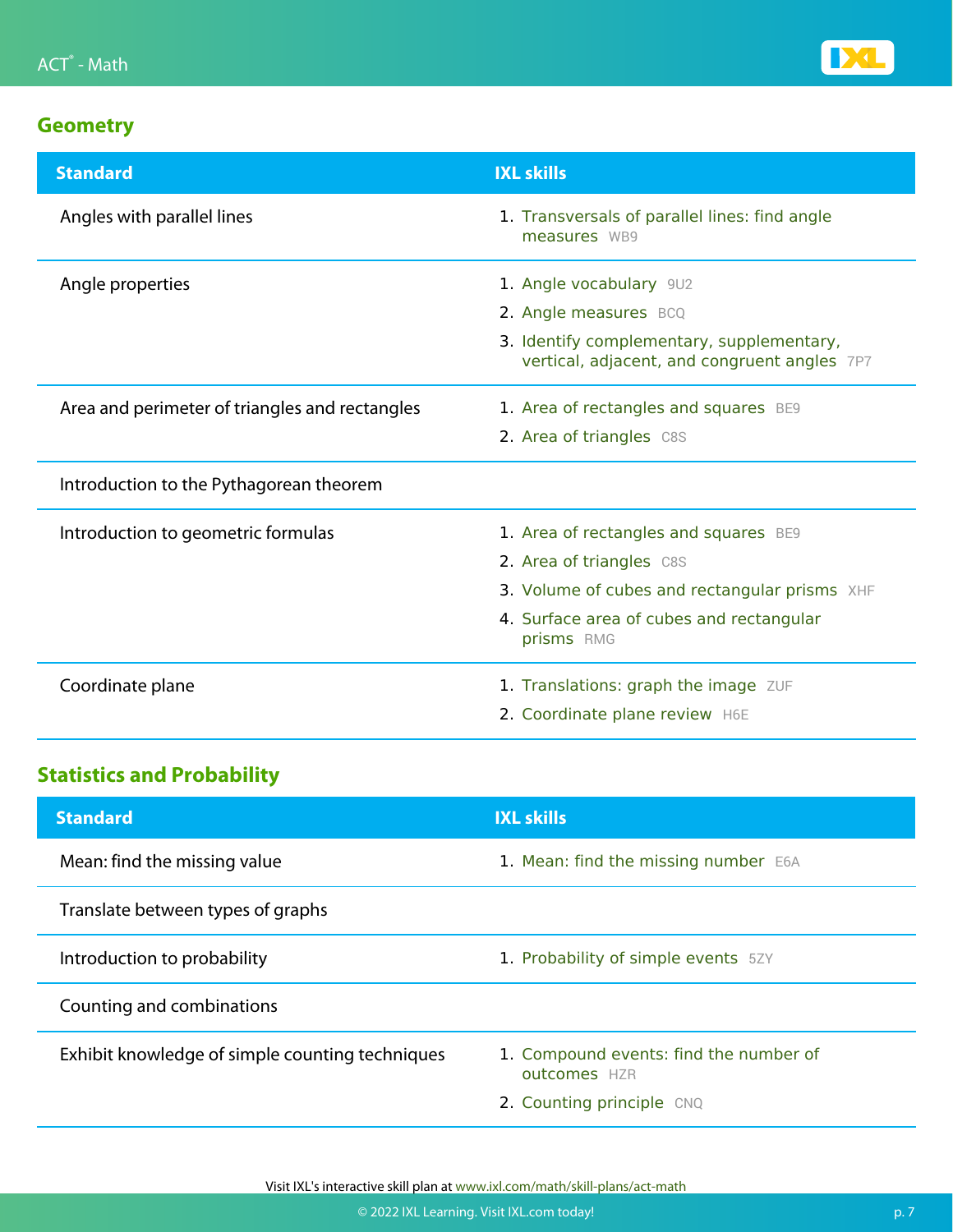

# **Score range 24–27**

#### **Number and Quantity**

| <b>Standard</b>                 | <b>IXL skills</b>                             |
|---------------------------------|-----------------------------------------------|
| Order fractions                 | 1. Put fractions in order T76                 |
| Least common multiple           | 1. Least common multiple 2QK                  |
|                                 | 2. GCF and LCM: word problems E62             |
|                                 | <b>3. Least common denominator</b> 46Z        |
| <b>Numeric factors</b>          | 1. Factors 7K3                                |
|                                 | 2. GCF and LCM: word problems E62             |
|                                 | <b>3. Write fractions in lowest terms</b> ZGT |
| Introduction to complex numbers | 1. Introduction to complex numbers 5VV        |
| Add and subtract matrices       | 1. Add and subtract matrices BR7              |

#### **Algebra and Functions**

| <b>Standard</b>                      | <b>IXL skills</b>                                              |
|--------------------------------------|----------------------------------------------------------------|
| Multi-step measurement problems      | 1. Convert rates and measurements: customary<br>units TXC      |
|                                      | 2. Convert rates and measurements: metric<br>units $6W2$       |
|                                      | 3. Unit prices with unit conversions LT6                       |
|                                      | 4. Rate of travel: word problems 208                           |
| Write simple functions and equations | 1. Write variable expressions: word problems MEC               |
|                                      | 2. Write linear functions: word problems<br>(Eighth grade) YK6 |
|                                      | 3. Solve proportions: word problems 8ES                        |
|                                      | 4. Scale drawings: word problems 8B7                           |
|                                      | 5. Write linear functions: word problems<br>$(Algebra 1)$ 9RQ  |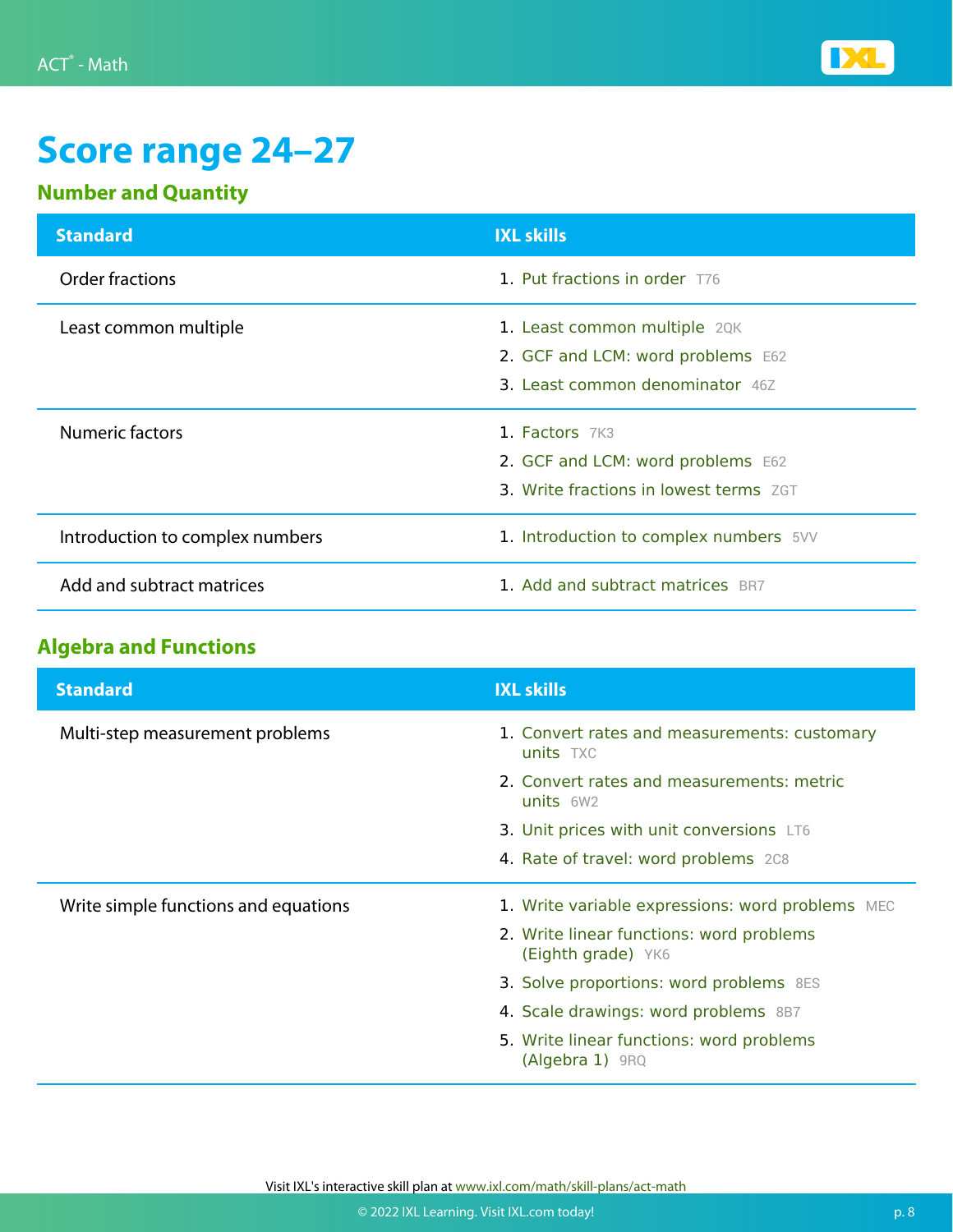

| Graph linear equations                      | 1. Slope-intercept form: graph an equation UWB                         |
|---------------------------------------------|------------------------------------------------------------------------|
|                                             | 2. Complete a table and graph a linear<br>function JFG                 |
|                                             | 3. Standard form: graph an equation U6U                                |
|                                             | 4. Point-slope form: graph an equation F8H                             |
| Numbers in real-world contexts              |                                                                        |
| Linear equation word problems               | 1. Write variable expressions from diagrams FPF                        |
|                                             | 2. Write linear functions: word problems<br>(Eighth grade) YK6         |
|                                             | 3. Solve one-step and two-step equations: word<br>problems UFG         |
|                                             | 4. Write linear functions: word problems<br>(Algebra 1) 9RQ            |
| Solve simple linear inequalities            | 1. Solve one-step linear inequalities: addition and<br>subtraction RZV |
| Graph compound inequalities on number lines | 1. Graph compound inequalities BQX                                     |
| Add, subtract, and multiply polynomials     | 1. Add and subtract polynomials using algebra<br>tiles J7V             |
|                                             | 2. Add and subtract polynomials 5EK                                    |
|                                             | 3. Add polynomials to find perimeter 8AS                               |
|                                             | 4. Multiply a polynomial by a monomial G2G                             |
|                                             | 5. Multiply two binomials using algebra tiles WR5                      |
|                                             | 6. Multiply two binomials M7Q                                          |
|                                             | 7. Multiply two binomials: special cases 9JN                           |
|                                             | 8. Multiply polynomials 58A                                            |
| Solve simple quadratic equations            | 1. Factor quadratics using algebra tiles Y6U                           |
|                                             | 2. Factor quadratics with leading coefficient 1 S9P                    |
|                                             | 3. Factor quadratics with other leading<br>coefficients 7ED            |
|                                             | 4. Factor quadratics: special cases 56E                                |
|                                             | 5. Solve a quadratic equation using square<br>roots ERF                |
|                                             | 6. Solve a quadratic equation using the zero<br>product property TNM   |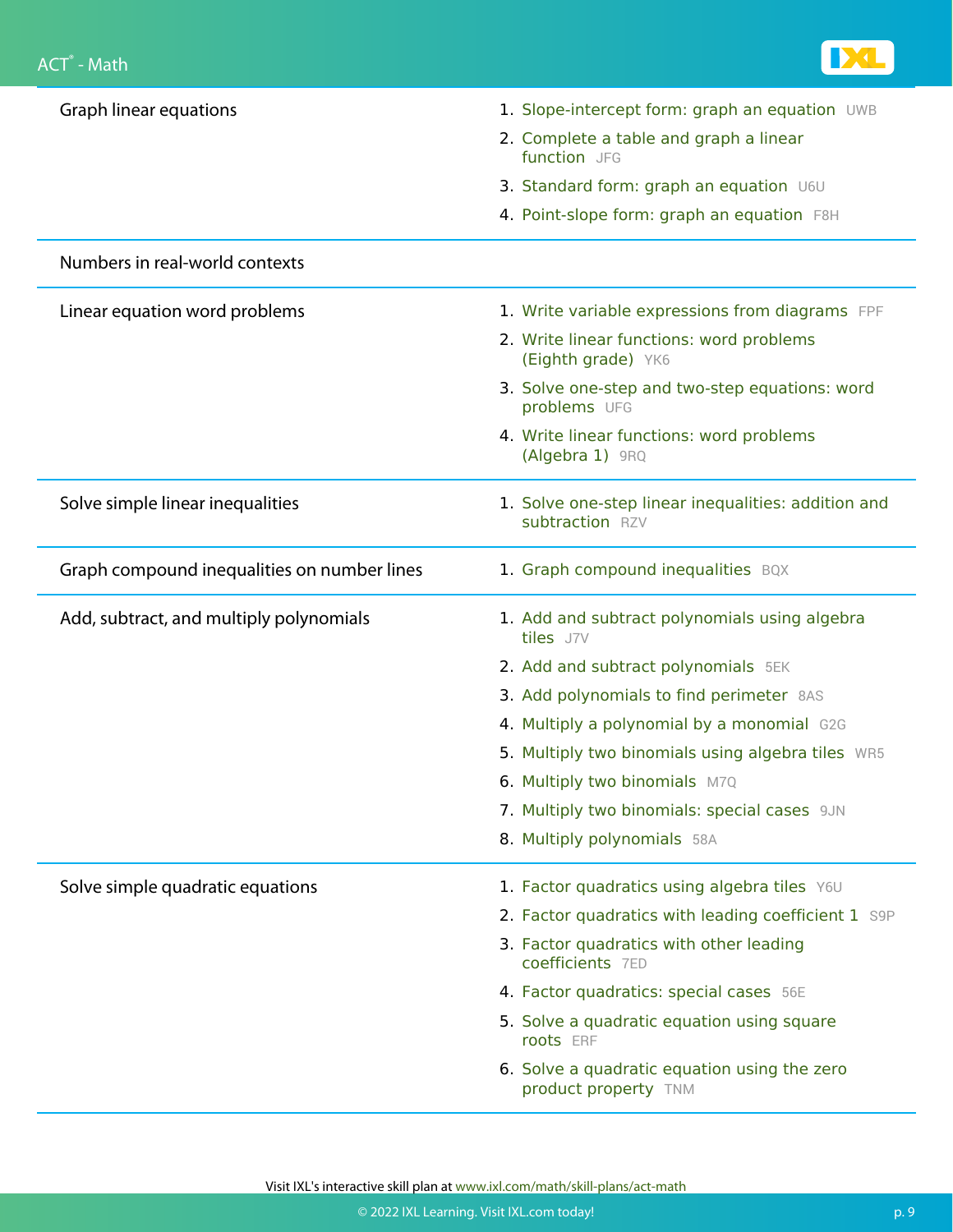

| Square roots                                      | 1. Square roots of perfect squares 9RS                               |
|---------------------------------------------------|----------------------------------------------------------------------|
|                                                   | 2. Positive and negative square roots 8TF                            |
|                                                   | 3. Estimate positive and negative square roots 96T                   |
|                                                   | 4. Relationship between squares and square<br>roots 8W2              |
|                                                   | 5. Solve equations using square roots NNA                            |
|                                                   | 6. Square roots 7PZ                                                  |
| Cube roots                                        | 1. Cube roots of positive perfect cubes RYG                          |
|                                                   | 2. Solve equations using cube roots TQ5                              |
|                                                   | 3. Estimate cube roots RLC                                           |
|                                                   | 4. Cube roots RNT                                                    |
| Scientific notation                               | 1. Convert between standard and scientific<br><b>notation H8A</b>    |
|                                                   | 2. Compare numbers written in scientific<br>notation RHT             |
|                                                   | 3. Multiply numbers written in scientific<br>notation YZU            |
|                                                   | 4. Divide numbers written in scientific<br>notation SGT              |
| Exponents                                         | 1. Understanding exponents VFV                                       |
|                                                   | 2. Evaluate exponents EYR                                            |
|                                                   | 3. Exponents with negative bases ZQC                                 |
|                                                   | 4. Exponents with decimal and fractional<br>bases 8CT                |
| Undefined expressions                             |                                                                      |
| Find slope from an equation                       | 1. Slope-intercept form: find the slope and y-<br>intercept U55      |
| Evaluate polynomials                              | 1. Evaluate a function R96                                           |
| Introduction to recursive sequences               | 1. Evaluate recursive formulas for sequences QB9                     |
| Write and graph proportional and linear functions | 1. Identify proportional relationships by<br>graphing RXD            |
|                                                   | 2. Write equations for proportional relationships<br>from graphs G7N |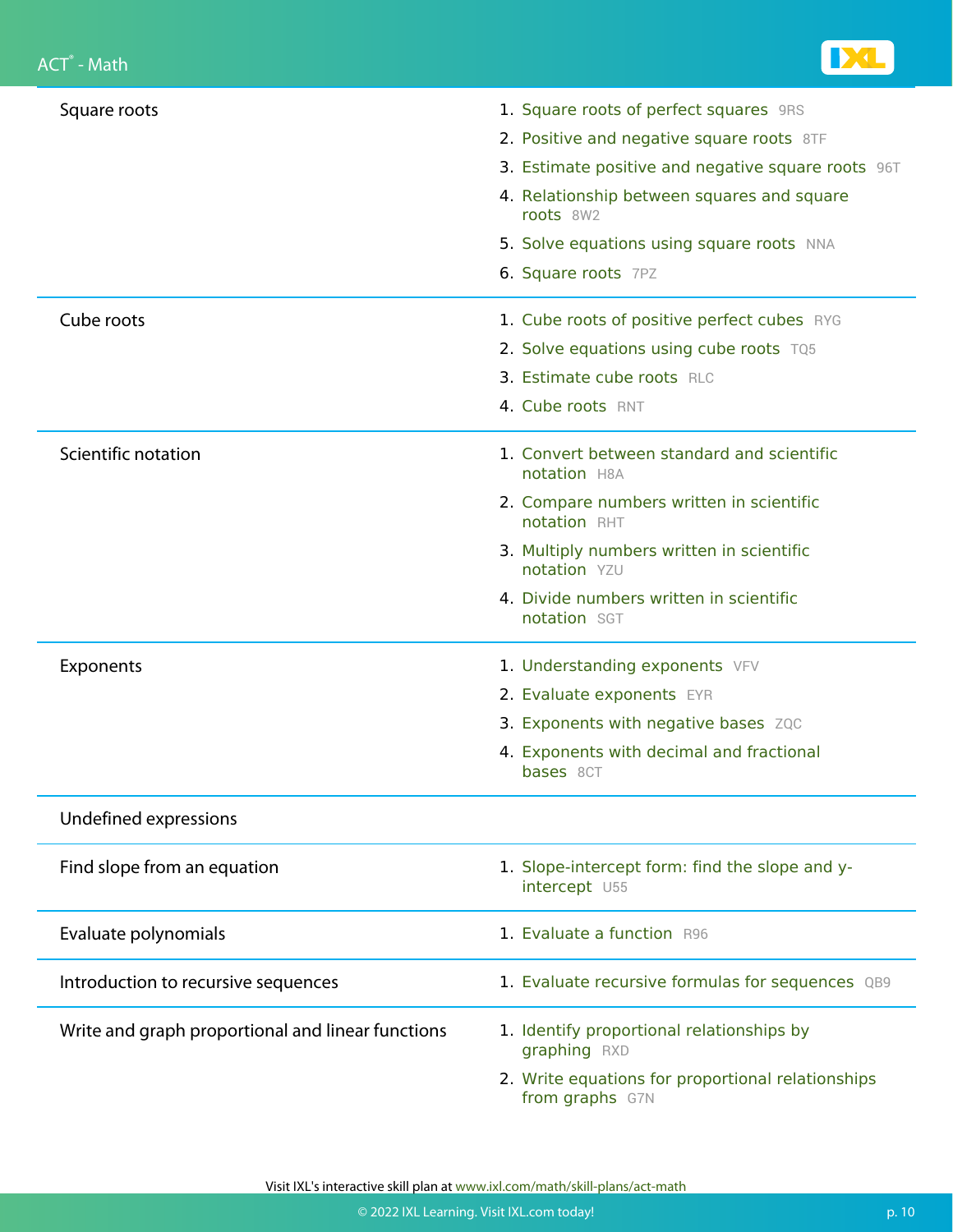

|                                                                   | 3. Graph proportional relationships and find the<br>slope MQD |
|-------------------------------------------------------------------|---------------------------------------------------------------|
|                                                                   | 4. Identify proportional relationships PAV                    |
|                                                                   | 5. Identify linear functions from graphs and<br>equations VMQ |
| <b>Functions as models</b>                                        |                                                               |
| Definition of a function                                          | 1. Identify functions VLL                                     |
|                                                                   | 2. Identify functions: vertical line test HLX                 |
| Domain and range                                                  | 1. Domain and range of relations 2CG                          |
| Function notation in context                                      |                                                               |
| Find the domain of polynomial functions and<br>rational functions |                                                               |
| Asymptotes of rational functions                                  | 1. Rational functions: asymptotes and excluded<br>values B6J  |
| <b>Functions of two variables</b>                                 | 1. Complete a function table from a graph HXF                 |
|                                                                   | 2. Complete a function table from an equation Z73             |

| <b>Standard</b>     | <b>IXL skills</b>                                           |
|---------------------|-------------------------------------------------------------|
| Find unknown angles | 1. Find missing angles in triangles JFJ                     |
|                     | 2. Find missing angles in quadrilaterals I N2R              |
|                     | 3. Angle bisectors 68E                                      |
|                     | 4. Triangle Angle-Sum Theorem UBU                           |
|                     | 5. Exterior Angle Theorem TGK                               |
|                     | 6. Exterior Angle Inequality YQA                            |
| Lines of symmetry   | 1. Line symmetry WBX                                        |
|                     | 2. Count lines of symmetry M7U                              |
| Isosceles triangles | 1. Congruency in isosceles and equilateral<br>triangles HPR |
| Precision           | 1. Precision M5E                                            |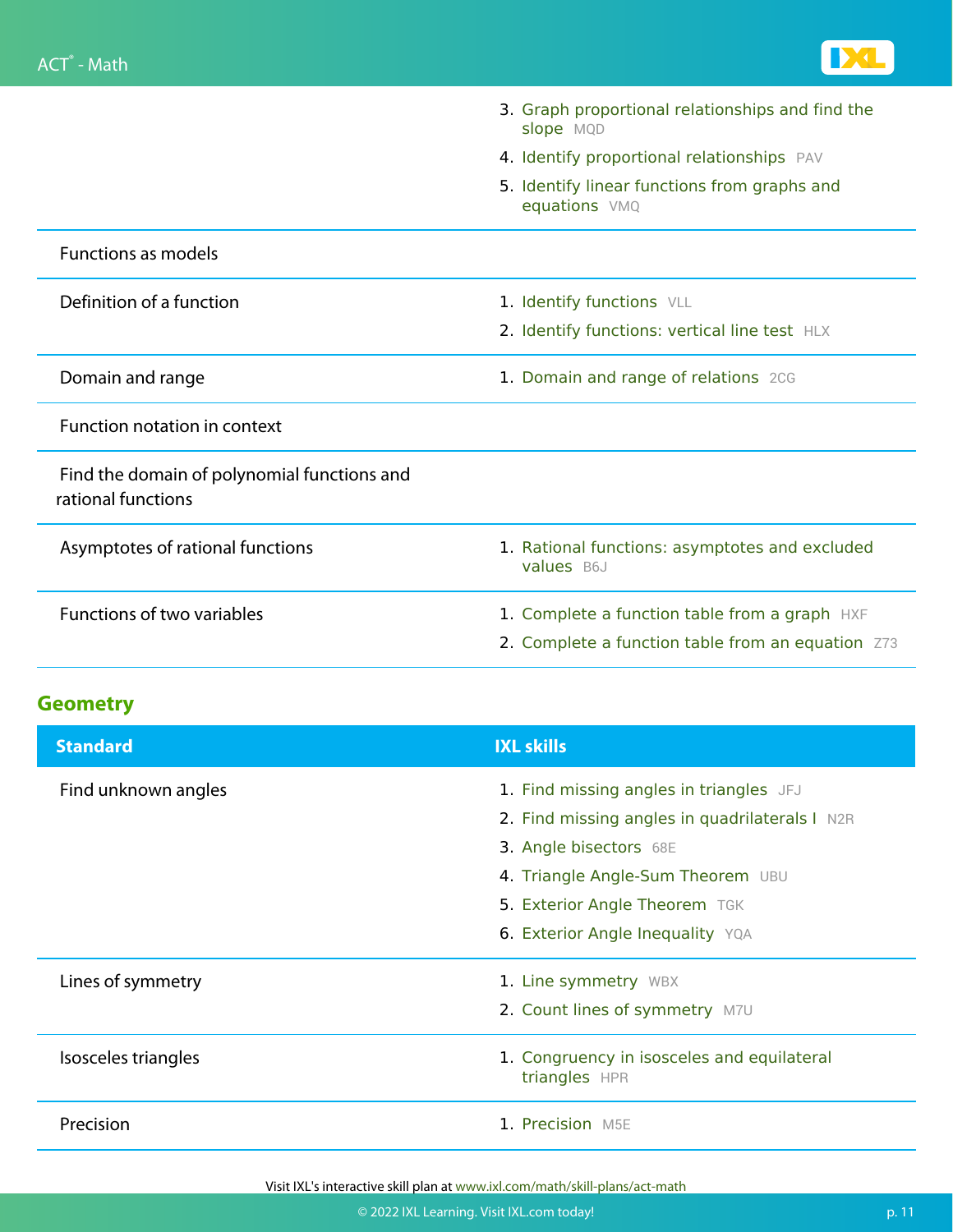

| Perimeter of composite shapes              | 1. Perimeter MG8                                                 |
|--------------------------------------------|------------------------------------------------------------------|
| Area of triangles and rectangles: advanced | 1. Area of rectangles and squares BE9                            |
|                                            | 2. Area of triangles C8S                                         |
|                                            | 3. Area between two rectangles EY6                               |
|                                            | 4. Area between two triangles 8RG                                |
| Area and circumference of circles          | 1. Area and circumference of circles CHV                         |
|                                            | 2. Circles: word problems P56                                    |
| Pythagorean theorem with whole numbers     | 1. Pythagorean theorem: find the length of the<br>hypotenuse LDL |
|                                            | 2. Pythagorean theorem: find the missing leg<br>length ME7       |
| Introduction to trigonometric ratios       | 1. Trigonometric ratios: sin, cos, and tan NH8                   |
| Find the slope from a graph or two points  | 1. Find the slope of a graph E7D                                 |
|                                            | 2. Find the slope from two points MD5                            |
| Midpoints                                  | 1. Midpoints 7RH                                                 |
| Rotations in the coordinate plane          |                                                                  |

### **Statistics and Probability**

| <b>Standard</b>               | <b>IXL skills</b>                                                 |
|-------------------------------|-------------------------------------------------------------------|
| Mean and frequency            |                                                                   |
| Charts and tables: advanced   | 1. Interpret tables LVG                                           |
| Probability                   | 1. Theoretical probability 2MS<br>2. Experimental probability LQV |
| Venn diagrams                 | 1. Use Venn diagrams to solve problems BZF                        |
| Data, precision, and modeling |                                                                   |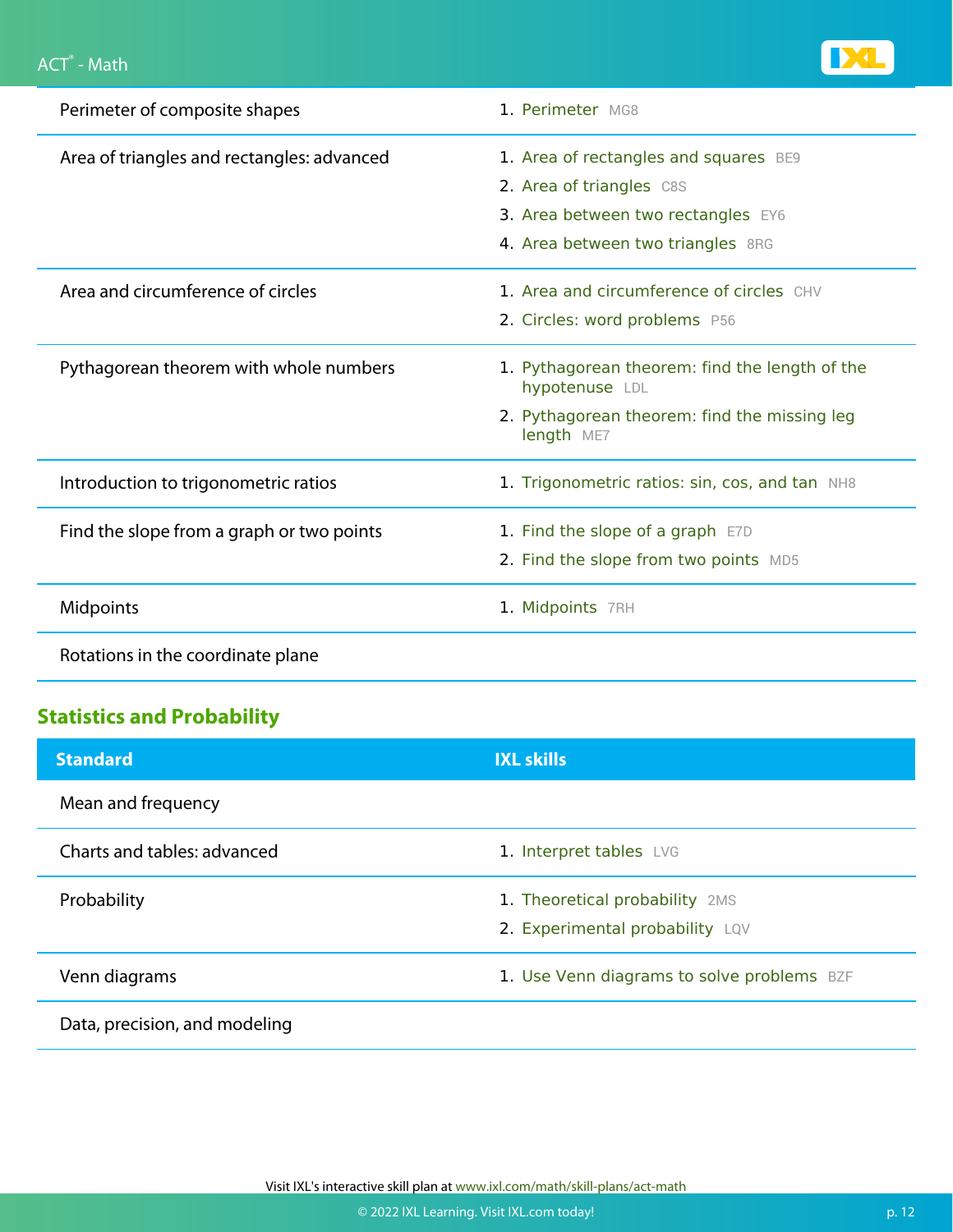

# **Score range 28–32**

### **Number and Quantity**

| <b>Standard</b>                 | <b>IXL skills</b>                                            |
|---------------------------------|--------------------------------------------------------------|
| Number properties               | 1. Even or odd: arithmetic rules L8Y                         |
|                                 | 2. Prime factorization YVA                                   |
|                                 | 3. Greatest common factor 3M8                                |
|                                 | 4. Least common multiple 2QK                                 |
|                                 | 5. GCF and LCM: word problems E62                            |
|                                 | 6. Absolute value and opposite integers ABP                  |
|                                 | 7. Compare and order integers T2M                            |
|                                 | 8. Integer inequalities with absolute values U6V             |
|                                 | 9. Integer addition and subtraction rules YDA                |
|                                 | 10. Add and subtract integers using counters 5F7             |
|                                 | 11. Add and subtract integers 6UW                            |
|                                 | 12. Add and subtract three or more integers NB7              |
|                                 | 13. Add and subtract integers: word problems XP7             |
|                                 | 14. Integer multiplication and division rules XLP            |
|                                 | 15. Multiply and divide integers MDA                         |
|                                 | 16. Evaluate numerical expressions involving<br>integers Y6W |
| Rational and irrational numbers | 1. Sort rational and irrational numbers ALH                  |
|                                 | 2. Classify rational and irrational numbers 3S8              |
| Rational exponents              | 1. Exponents with integer bases EJ8                          |
|                                 | 2. Exponents with decimal and fractional<br><b>bases</b> 7SS |
|                                 | 3. Negative exponents SCM                                    |
|                                 | 4. Multiplication with exponents HQD                         |
|                                 | 5. Division with exponents 9SS                               |
|                                 | 6. Multiplication and division with exponents HPK            |
|                                 | 7. Power rule RWY                                            |
|                                 | 8. Evaluate expressions using properties of<br>exponents LRR |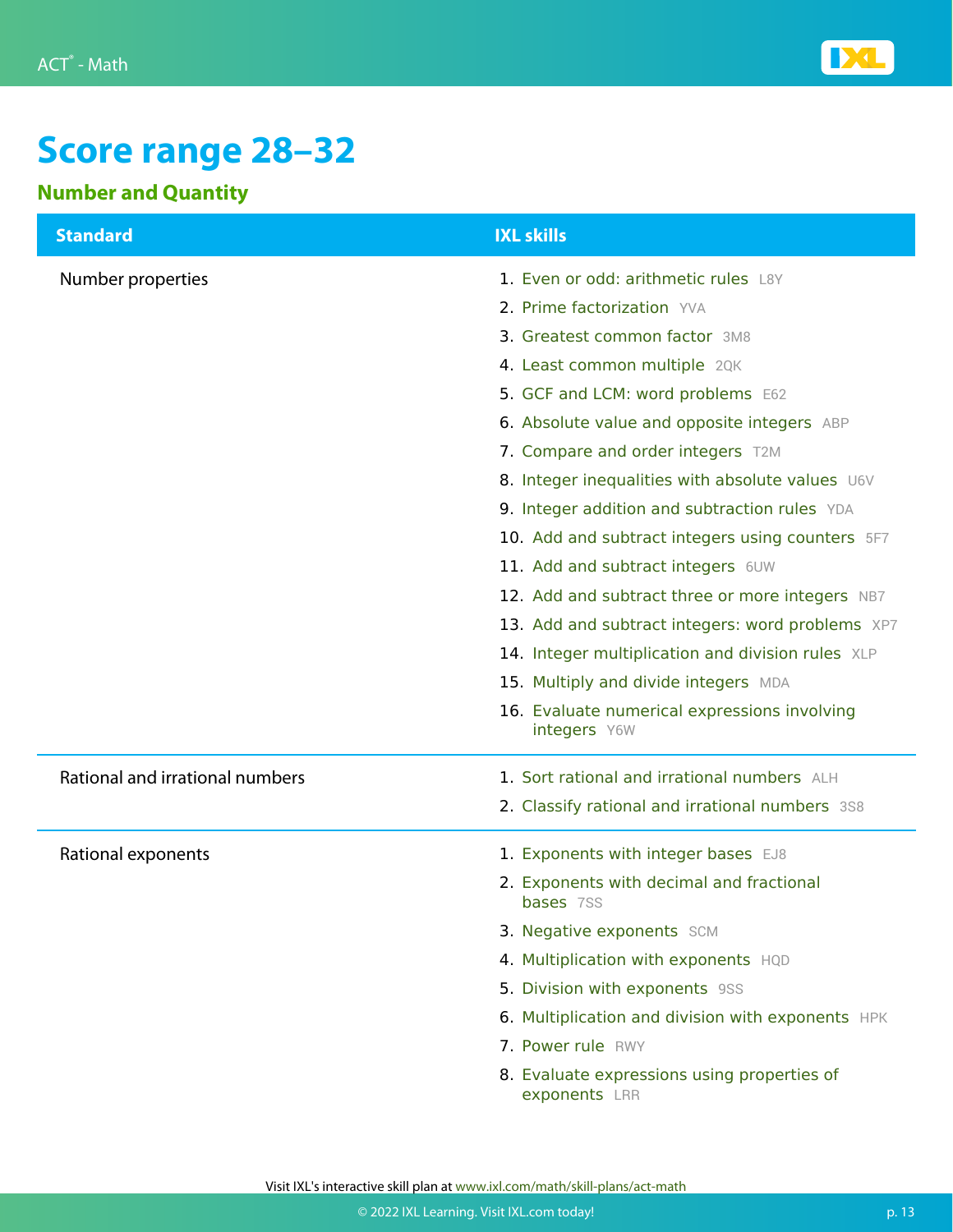

|                             | 9. Identify equivalent expressions involving<br>exponents   EUF |
|-----------------------------|-----------------------------------------------------------------|
|                             | 10. Evaluate integers raised to rational<br>exponents PQH       |
| Multiply complex numbers    | 1. Multiply complex numbers VZ8                                 |
| <b>Vectors and matrices</b> | 1. Add and subtract matrices QFX                                |
|                             | 2. Multiply a matrix by a scalar 72T                            |
|                             | 3. Add and subtract scalar multiples of<br>matrices XFV         |
|                             | 4. Add vectors KKG                                              |
|                             | 5. Multiply a vector by a scalar WNC                            |

### **Algebra and Functions**

| <b>Standard</b>                            | <b>IXL skills</b>                                                         |
|--------------------------------------------|---------------------------------------------------------------------------|
| Multi-step percent and proportion problems | 1. Multi-step problems with percents HBJ                                  |
| Write functions and equations              | 1. Create equations with no solutions or infinitely<br>many solutions PUK |
|                                            | 2. Write direct variation equations Y6M                                   |
|                                            | 3. Write inverse variation equations ECT                                  |
|                                            | 4. Find a missing coordinate using slope 5C7                              |
|                                            | 5. Slope-intercept form: write an equation from a<br>word problem HWM     |
|                                            | 6. Write linear functions: word problems 9RQ                              |
|                                            | 7. Write an equation for a parallel or perpendicular<br>line 5SH          |
|                                            | 8. Linear inequalities: word problems ZAY                                 |
|                                            | 9. Find the distance between a point and a<br>line GWC                    |
| Interpret graphs                           | 1. Find values using function graphs QCG                                  |
|                                            | 2. Complete a function table from a graph HXF                             |
|                                            | 3. Interpret the graph of a function: word<br>problems STU                |
|                                            | 4. Identify proportional relationships PAV                                |
|                                            | <b>5. Find the constant of variation</b> 9TD                              |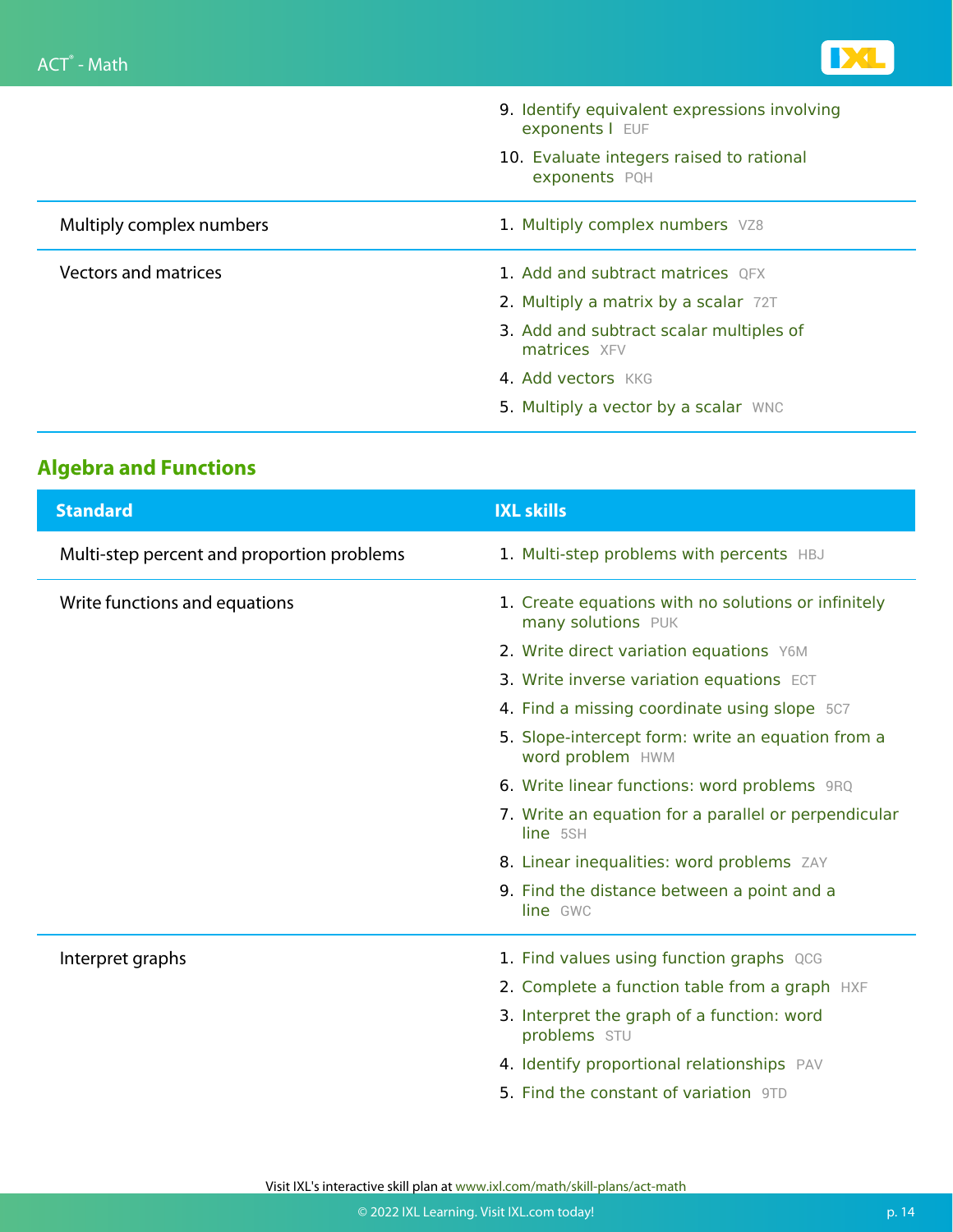

|                                           | 6. Slope-intercept form: write an equation from a<br>graph 9GW                             |
|-------------------------------------------|--------------------------------------------------------------------------------------------|
|                                           | 7. Point-slope form: write an equation from a<br>graph LBX                                 |
|                                           | 8. Characteristics of quadratic functions:<br>graphs HW8                                   |
| Vertical translations of graphs           |                                                                                            |
| Equivalent expressions and equations      | 1. Simplify variable expressions involving like<br>terms and the distributive property ZXX |
|                                           | 2. Identify equivalent linear expressions 62A                                              |
|                                           | 3. Rearrange multi-variable equations WSJ                                                  |
|                                           | 4. Solve equations with variables on both<br>sides 7S7                                     |
|                                           | 5. Solve linear equations: mixed review DN6                                                |
|                                           | 6. Write equations in standard form ESP                                                    |
|                                           | 7. Linear inequalities: solve for y UYU                                                    |
|                                           | 8. Simplify rational expressions 37N                                                       |
|                                           | 9. Multiply and divide rational expressions MG2                                            |
|                                           | 10. Add and subtract rational expressions FEX                                              |
| Solve linear inequalities                 | 1. Solve one-step linear inequalities: multiplication<br>and division BRJ                  |
|                                           | 2. Solve one-step linear inequalities EEX                                                  |
|                                           | 3. Solve two-step linear inequalities NPZ                                                  |
|                                           | 4. Solve advanced linear inequalities 9K8                                                  |
| Graph linear inequalities on number lines | 1. Graph solutions to one-step linear<br>inequalities E2Z                                  |
|                                           | 2. Graph solutions to two-step linear<br>inequalities XVM                                  |
|                                           | 3. Graph solutions to advanced linear<br>inequalities 5GC                                  |
| Systems of linear equations               | 1. Is $(x, y)$ a solution to the system of<br>equations? LRL                               |
|                                           | 2. Solve a system of equations by graphing TSS                                             |
|                                           | 3. Solve a system of equations by graphing: word<br>problems BVB                           |
|                                           | 4. Find the number of solutions to a system of<br>equations by graphing HJW                |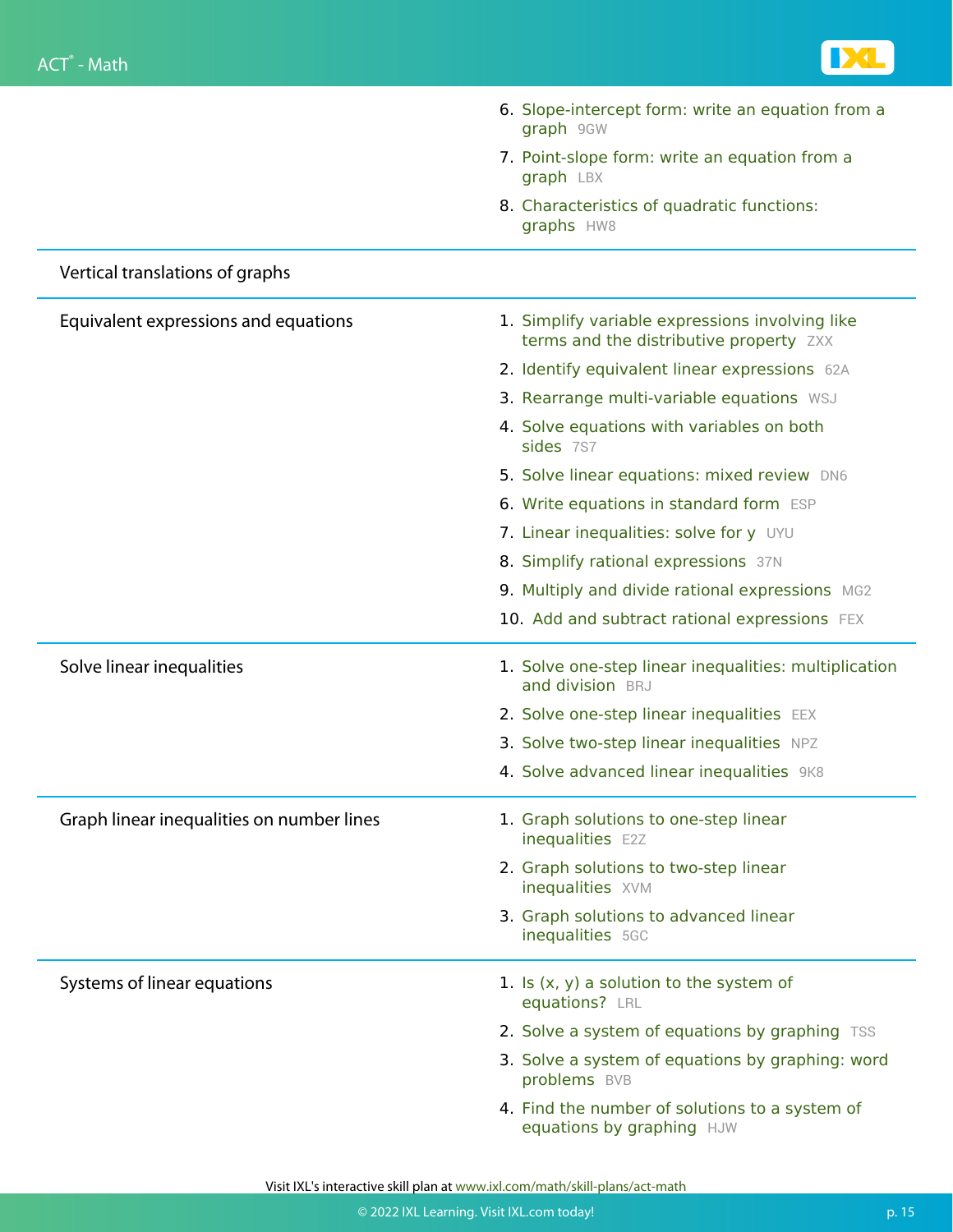

|                                                     | 5. Find the number of solutions to a system of<br>equations ACN                |
|-----------------------------------------------------|--------------------------------------------------------------------------------|
|                                                     | 6. Classify a system of equations by graphing T2D                              |
|                                                     | 7. Classify a system of equations LTA                                          |
|                                                     | 8. Solve a system of equations using<br>substitution 8P9                       |
|                                                     | 9. Solve a system of equations using substitution:<br>word problems US9        |
|                                                     | 10. Solve a system of equations using<br>elimination A48                       |
|                                                     | 11. Solve a system of equations using elimination:<br>word problems NHR        |
|                                                     | 12. Solve a system of equations using augmented<br>matrices P5Y                |
|                                                     | 13. Solve a system of equations using augmented<br>matrices: word problems 9ZW |
|                                                     | 14. Solve a system of equations using any<br>method HLV                        |
|                                                     | 15. Solve a system of equations using any method:<br>word problems GDQ         |
| Solve quadratic equations                           | 1. Solve a quadratic equation using the zero<br>product property TNM           |
|                                                     | 2. Solve a quadratic equation by factoring CSS                                 |
|                                                     | 3. Complete the square RD2                                                     |
|                                                     | 4. Solve a quadratic equation by completing the<br>square XCL                  |
|                                                     | 5. Solve a quadratic equation using the quadratic<br>formula XCF               |
| Solve absolute value equations                      | 1. Solve absolute value equations 9LF                                          |
| Qualitative descriptions of graphs: rates of change | 1. Rate of change: graphs BNH                                                  |
| Write inversely proportional functions              | 1. Write inverse variation equations ECT                                       |
|                                                     | 2. Write and solve inverse variation equations UWS                             |
| Recursive sequences                                 | 1. Write a formula for a recursive sequence ZAH                                |
| Evaluate composite functions                        | 1. Composition of linear functions: find a<br>value MFV                        |
|                                                     | 2. Composition of linear and quadratic functions:<br>find a value P9T          |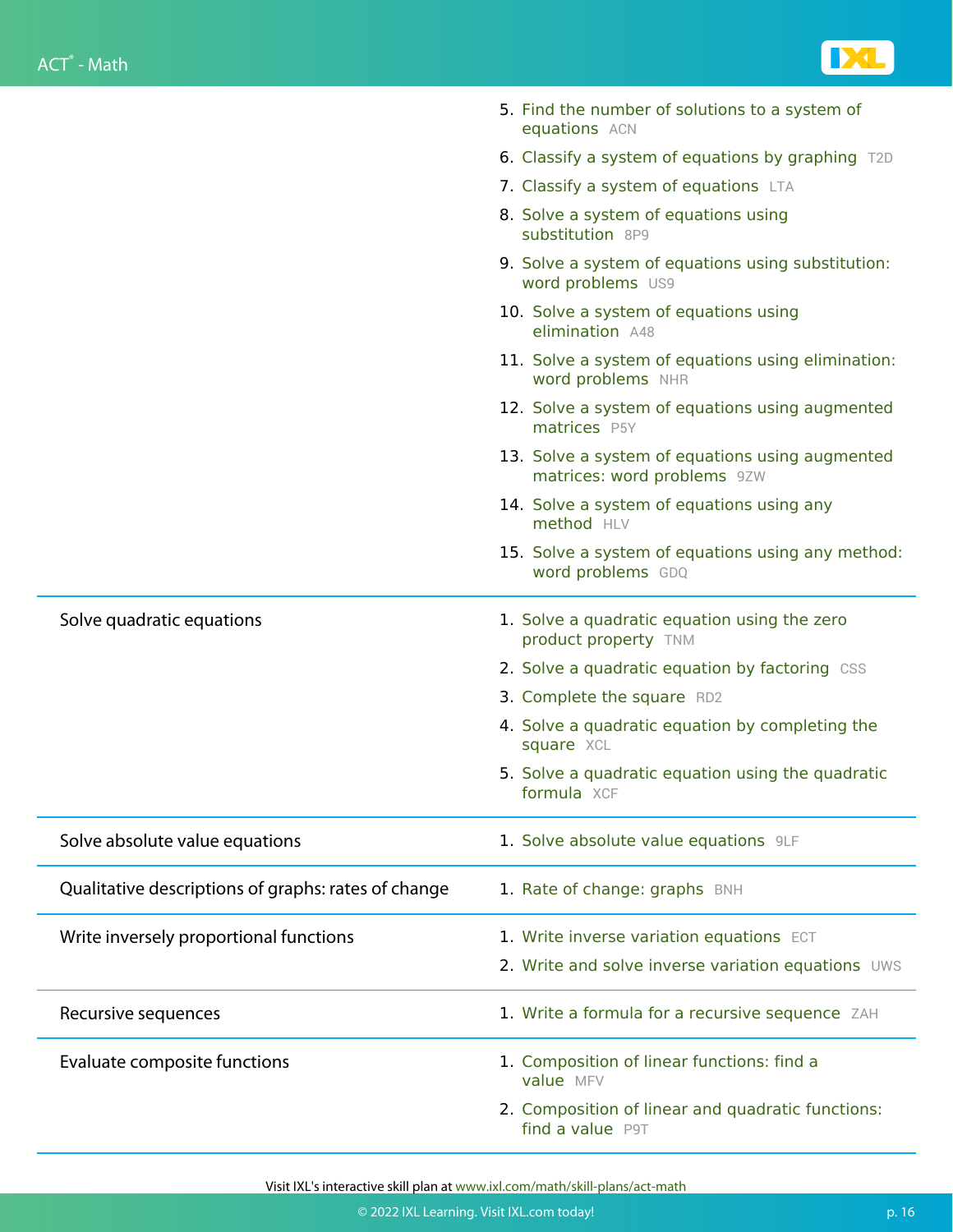

| <b>Standard</b>                                             | <b>IXL skills</b>                                                      |
|-------------------------------------------------------------|------------------------------------------------------------------------|
| Advanced problems with area, perimeter, and                 | 1. Area and circumference of circles ZDX                               |
| volume                                                      | 2. Area and perimeter of similar figures 6J7                           |
|                                                             | 3. Surface area and volume of similar solids N9X                       |
| Pythagorean theorem                                         | 1. Pythagorean theorem KKT                                             |
|                                                             | 2. Pythagorean theorem: word problems EU8                              |
|                                                             | 3. Converse of the Pythagorean theorem: is it a<br>right triangle? M68 |
| Similar and congruent triangles                             | 1. Special right triangles E9S                                         |
|                                                             | 2. SSS, SAS, ASA, and AAS Theorems LER                                 |
|                                                             | 3. Congruency in isosceles and equilateral<br>triangles HPR            |
|                                                             | 4. Hypotenuse-Leg Theorem VQJ                                          |
|                                                             | 5. Similar triangles and indirect measurement JWK                      |
|                                                             | 6. Similarity rules for triangles XJQ                                  |
|                                                             | 7. Triangle Proportionality Theorem 6WA                                |
| Right triangles                                             | 1. Trigonometric ratios in similar right<br>triangles 7X7              |
|                                                             | 2. Trigonometric ratios: find a side length UZC                        |
|                                                             | 3. Trigonometric ratios: find an angle measure 49E                     |
|                                                             | 4. Solve a right triangle GPR                                          |
| Distance formula                                            | 1. Distance formula 59F                                                |
| Parallel and perpendicular lines in the coordinate<br>plane | 1. Equations of parallel and perpendicular<br>lines VEB                |
| Reflections and rotations in the coordinate plane           | 1. Reflections: find the coordinates SVY                               |
|                                                             | 2. Rotations: find the coordinates ZX5                                 |
| Introduction to parabolas and circles in the                | 1. Identify the direction a parabola opens HHX                         |
| coordinate plane                                            | 2. Find the vertex of a parabola 2NE                                   |
|                                                             | 3. Find the focus or directrix of a parabola TNG                       |
|                                                             | 4. Find the axis of symmetry of a parabola AAY                         |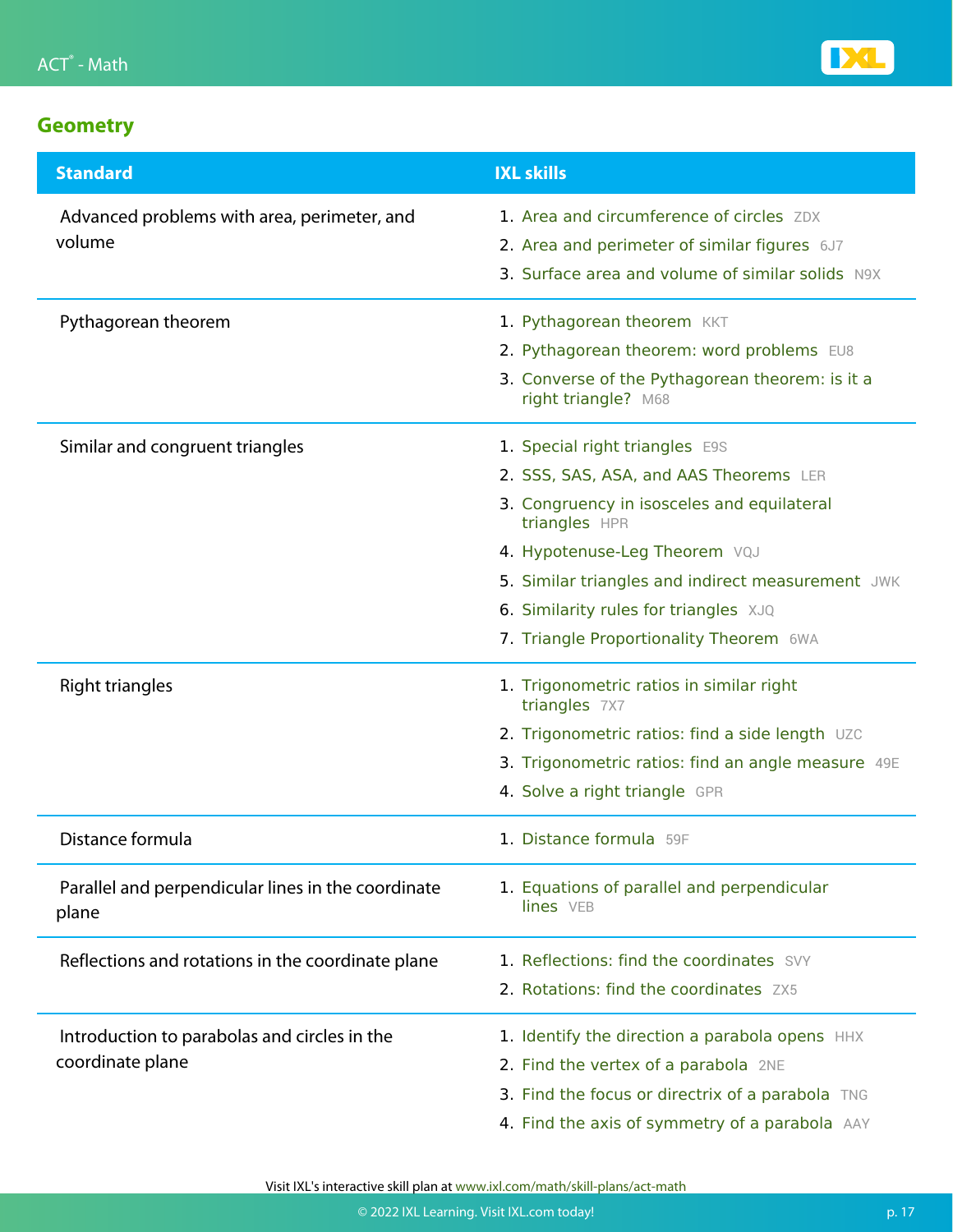

- 5. [Find the center of a circle](https://www.ixl.com/math/algebra-2/find-the-center-of-a-circle) [U6E](https://www.ixl.com/math/algebra-2/find-the-center-of-a-circle)
- 6. [Find the radius or diameter of a circle](https://www.ixl.com/math/algebra-2/find-the-radius-or-diameter-of-a-circle) [5Q2](https://www.ixl.com/math/algebra-2/find-the-radius-or-diameter-of-a-circle)

#### **Statistics and Probability**

| <b>Standard</b>             | <b>IXL skills</b>                                                       |
|-----------------------------|-------------------------------------------------------------------------|
| Weighted averages           | 1. Weighted averages: word problems 2TQ                                 |
| Charts and tables: advanced | 1. Interpret tables LVG                                                 |
|                             | 2. Find probabilities using two-way frequency<br>tables HGA             |
| Counting techniques         | 1. Outcomes of compound events GKA                                      |
|                             | 2. Counting principle GTX                                               |
|                             | <b>3. Permutations</b> SFZ                                              |
|                             | 4. Permutation and combination notation 7TT                             |
| Advanced probability        | 1. Find conditional probabilities 2M4                                   |
|                             | 2. Find conditional probabilities using two-way<br>frequency tables HGC |
| Independent events          | 1. Identify independent events RTZ                                      |
|                             | 2. Probability of independent and dependent<br>events X5U               |
|                             | 3. Independence and conditional probability AJC                         |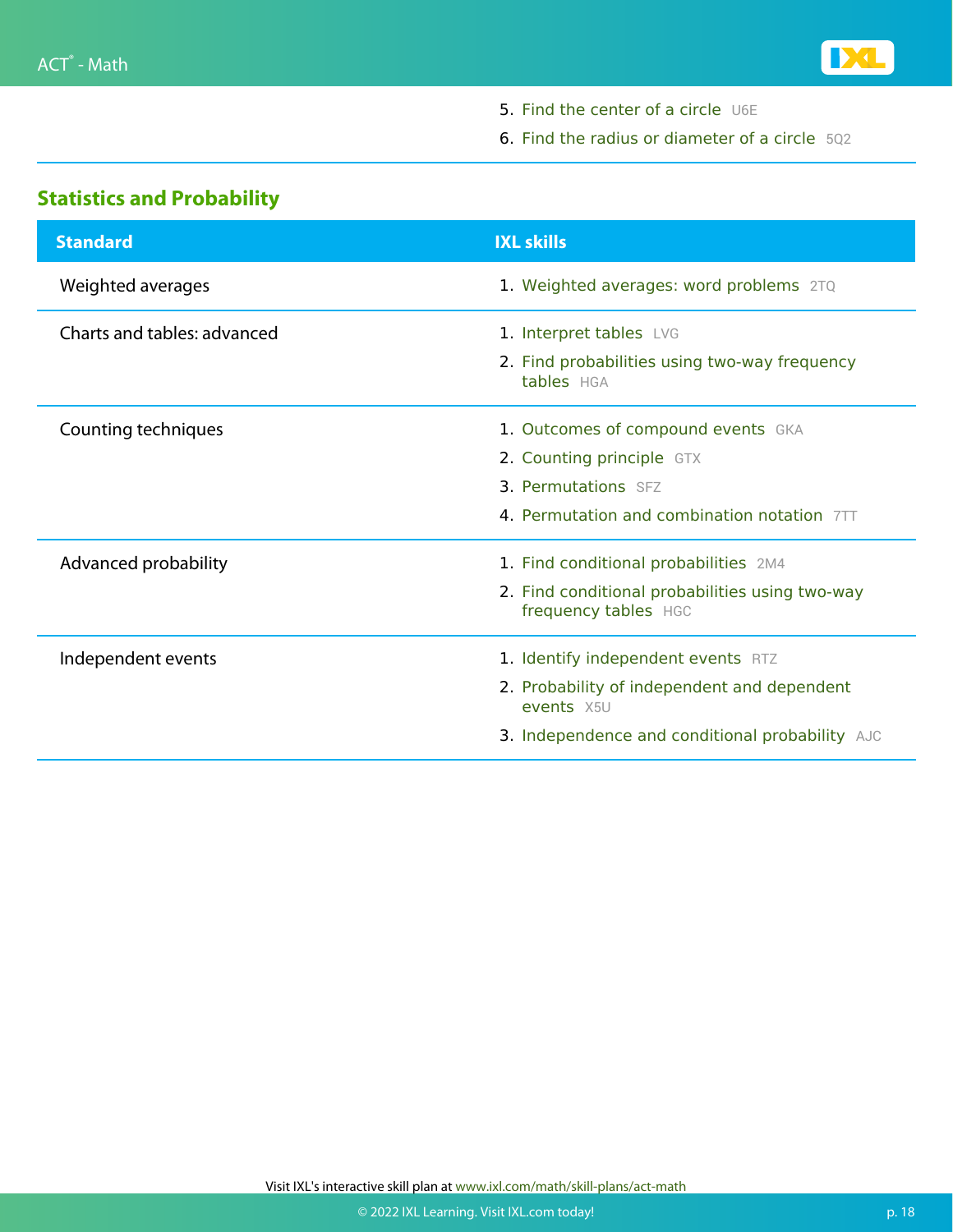

# **Score range 33–36**

#### **Number and Quantity**

| <b>Standard</b>          | <b>IXL skills</b>                                                         |
|--------------------------|---------------------------------------------------------------------------|
| Advanced number concepts | 1. Apply addition, subtraction, multiplication, and<br>division rules S6N |
|                          | 2. Compare and order rational numbers ALW                                 |
|                          | 3. Sort rational and irrational numbers ALH                               |
|                          | 4. Classify rational and irrational numbers 3S8                           |
|                          | 5. Classify numbers RB8                                                   |
|                          | 6. Add and subtract rational numbers J8R                                  |
|                          | 7. Multiply and divide rational numbers H6L                               |
|                          | 8. Evaluate numerical expressions involving<br>rational numbers 8CU       |
|                          | 9. Consecutive integer problems HDF                                       |
|                          | 10. Simplify complex fractions HYL                                        |
|                          | 11. Evaluate variable expressions involving rational<br>numbers JDV       |
|                          | 12. Roots of rational numbers HNE                                         |
| Complex numbers          | 1. Add and subtract complex numbers JVF                                   |
|                          | 2. Complex conjugates 7U5                                                 |
|                          | 3. Divide complex numbers MBM                                             |
|                          | 4. Add, subtract, multiply, and divide complex<br>numbers CEN             |
|                          | 5. Absolute values of complex numbers UJS                                 |
|                          | 6. Powers of i EUT                                                        |
| <b>Multiply matrices</b> | 1. Multiply two matrices T64                                              |
| Matrix properties        | 1. Simplify matrix expressions GCE                                        |
|                          | 2. Properties of matrices RA5                                             |
|                          | 3. Solve matrix equations QU8                                             |
|                          | 4. Determinant of a matrix KLQ                                            |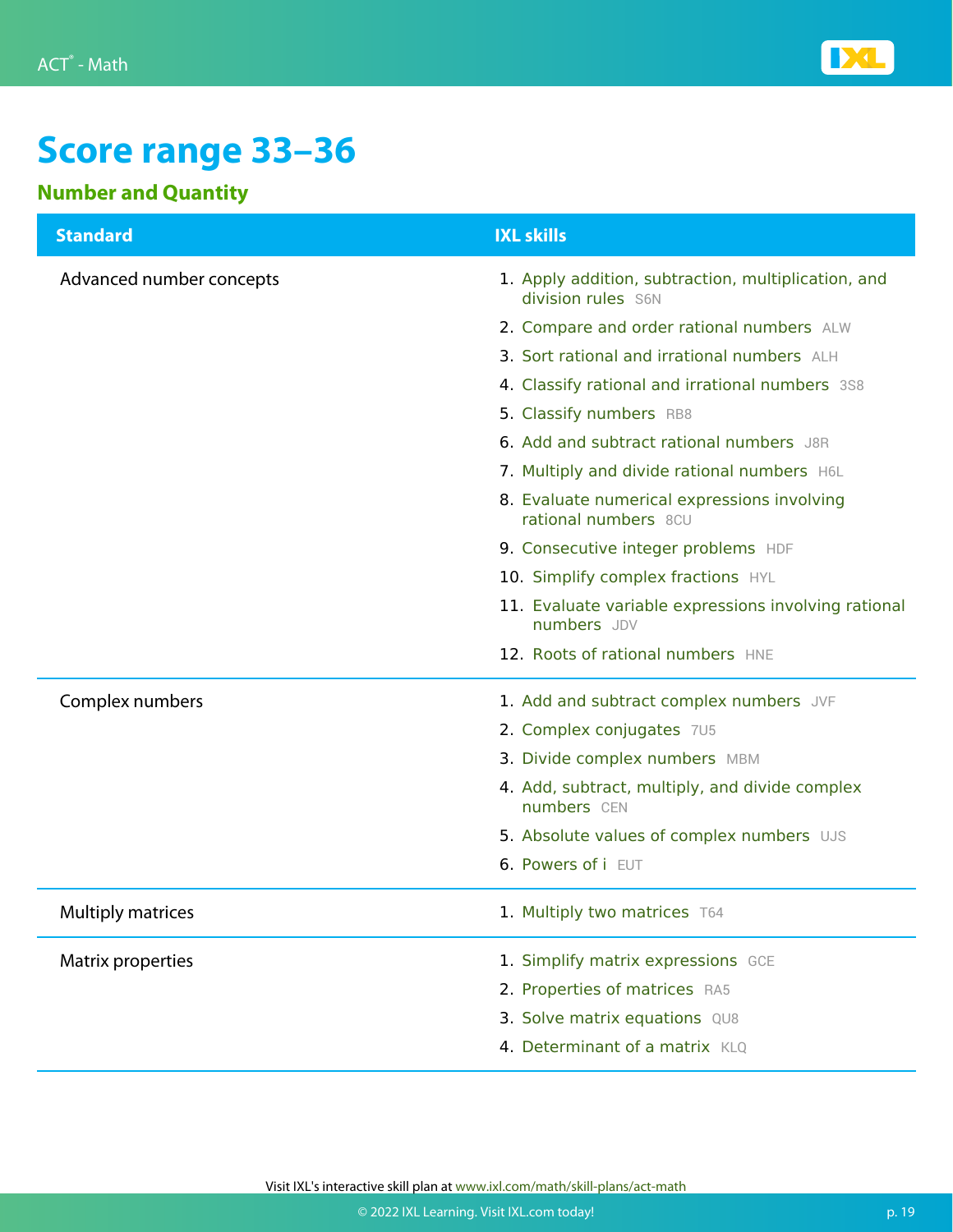

### **Algebra and Functions**

| <b>Standard</b>                                | <b>IXL skills</b>                                                        |
|------------------------------------------------|--------------------------------------------------------------------------|
| Advanced word problems                         |                                                                          |
| Write functions and equations: advanced        | 1. Write linear, quadratic, and exponential<br>functions from tables AFA |
|                                                | 2. Write a linear inequality: word problems LLV                          |
| Draw conclusions based on algebraic properties | 1. Compare linear functions: tables, graphs, and<br>equations GD7        |
|                                                | 2. Add and subtract functions QQD                                        |
|                                                | 3. Multiply functions 49K                                                |
|                                                | 4. Divide functions 9PH                                                  |
| Draw conclusions based on graphs               | 1. Solve a system of equations by graphing: word<br>problems T86         |
|                                                | 2. Match quadratic functions and graphs QCE                              |
|                                                | 3. Match polynomials and graphs XJU                                      |
|                                                | 4. Match exponential functions and graphs PCX                            |
| Characteristics of graphs                      | 1. Find the slope of a linear function W67                               |
|                                                | 2. Characteristics of quadratic functions:<br>graphs WMS                 |
|                                                | 3. Domain and range of radical functions HR9                             |
|                                                | 4. Rational functions: asymptotes and excluded<br>values 7JJ             |
|                                                | 5. Domain and range of exponential and<br>logarithmic functions GLL      |
|                                                | 6. Find properties of a parabola from equations in<br>general form B7U   |
|                                                | 7. Find properties of circles from equations in<br>general form 2PA      |
|                                                | 8. Find properties of ellipses from equations in<br>general form S7E     |
|                                                | 9. Find properties of hyperbolas from equations in<br>general form RME   |
|                                                | 10. Find properties of sine functions 2EK                                |
|                                                | 11. Find properties of cosine functions F8Y                              |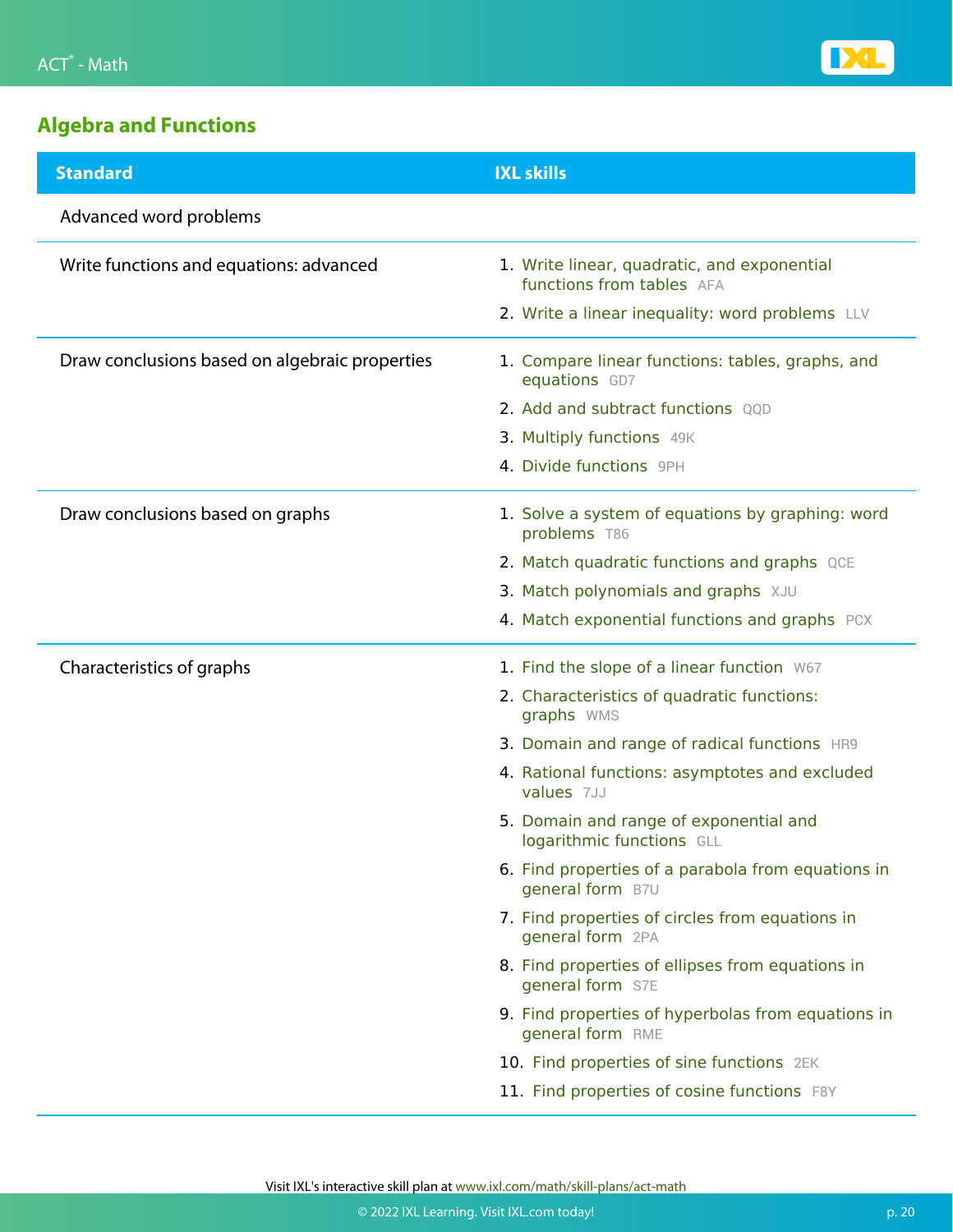

| Horizontal and vertical translations of graphs | 1. Translations of functions F6J                          |
|------------------------------------------------|-----------------------------------------------------------|
| Solve absolute value inequalities              | 1. Solve absolute value inequalities UKU                  |
|                                                | 2. Graph solutions to absolute value<br>inequalities G85  |
| Graph quadratic inequalities on number lines   | 1. Graph solutions to quadratic inequalities DP9          |
| Polynomial remainder theorem                   | 1. Divide polynomials using long division YN5             |
|                                                | 2. Divide polynomials using synthetic division D6D        |
|                                                | 3. Evaluate polynomials using synthetic<br>division CHC   |
| Evaluate and compare models                    |                                                           |
| Write exponential functions                    | 1. Exponential growth and decay: word<br>problems TYQ     |
|                                                | 2. Compound interest: word problems YJW                   |
|                                                | 3. Continuously compounded interest: word<br>problems 5GU |
| Geometric sequences                            | 1. Find terms of a geometric sequence BHV                 |
|                                                | 2. Write a formula for a geometric sequence Q5V           |
| Unit circle                                    | 1. Find trigonometric ratios using the unit<br>circle ZF7 |
| Graphs of trigonometric functions              | 1. Write equations of sine functions from<br>graphs FGW   |
|                                                | 2. Graph sine functions 9NS                               |
|                                                | 3. Write equations of cosine functions from<br>graphs 4G8 |
|                                                | 4. Graph cosine functions KXG                             |
|                                                | 5. Graph sine and cosine functions A7V                    |
| Trigonometric properties                       | 1. Solve trigonometric equations I CQB                    |
|                                                | 2. Solve trigonometric equations II SNX                   |
|                                                | 3. Trigonometric ratios: find a side length MHJ           |
|                                                | 4. Trigonometric ratios: find an angle measure 84G        |
|                                                | 5. Solve a right triangle DPP                             |
|                                                | 6. Law of Sines BSY                                       |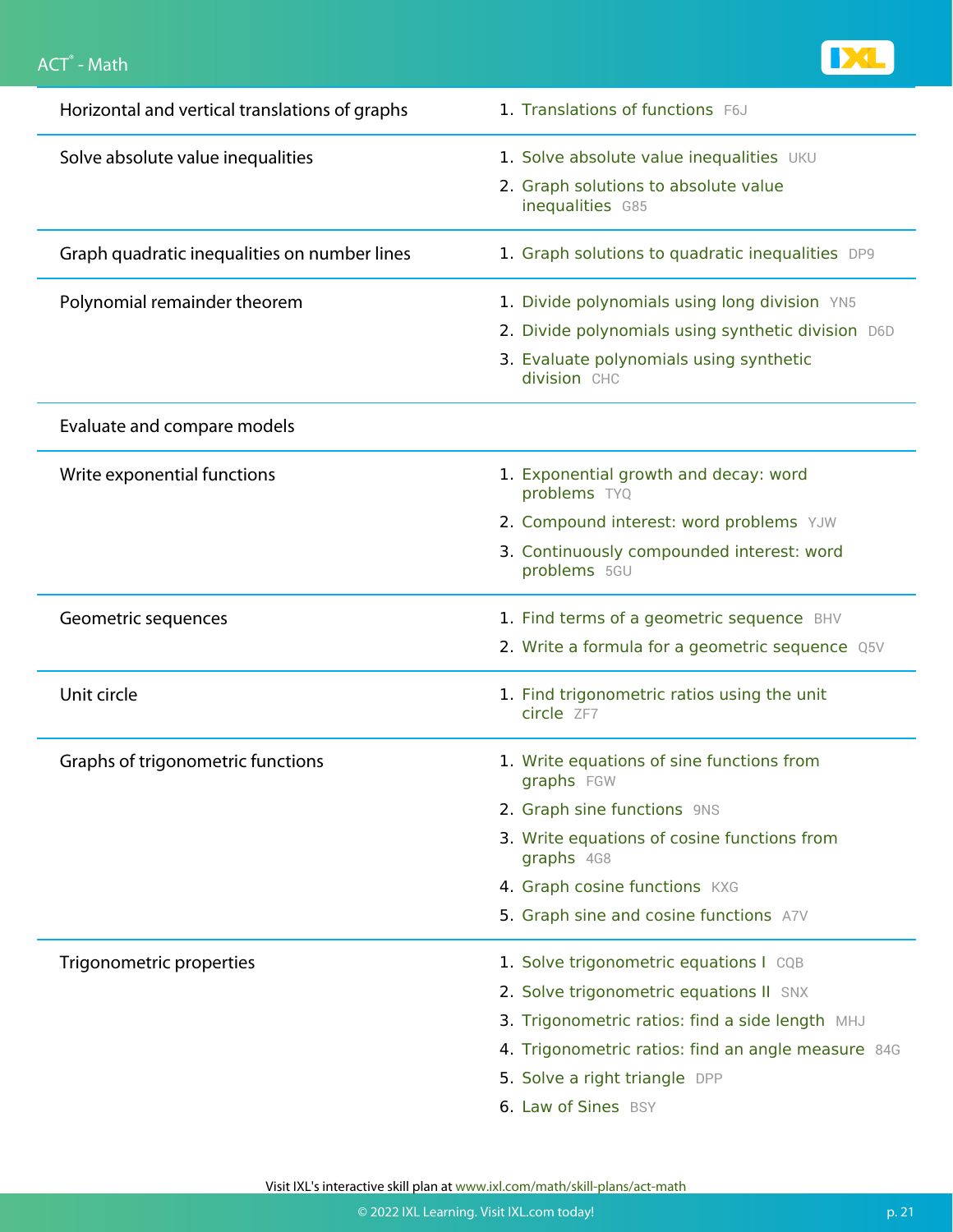|                                 | <b>7. Law of Cosines</b> ZOB                                              |
|---------------------------------|---------------------------------------------------------------------------|
|                                 | 8. Solve a triangle YPP                                                   |
|                                 | 9. Area of a triangle: sine formula LNQ                                   |
|                                 | 10. Area of a triangle: Law of Sines 5NP                                  |
|                                 | 11. Trigonometric identities I XJJ                                        |
|                                 | 12. Trigonometric identities II F8F                                       |
| Logarithms                      | 1. Evaluate logarithms GBR                                                |
|                                 | 2. Evaluate natural logarithms XG9                                        |
|                                 | 3. Change of base formula J2R                                             |
|                                 | 4. Identify properties of logarithms N59                                  |
|                                 | 5. Product property of logarithms CW9                                     |
|                                 | 6. Quotient property of logarithms ZNT                                    |
|                                 | 7. Power property of logarithms 7T3                                       |
|                                 | 8. Properties of logarithms: mixed review 5LL                             |
|                                 | 9. Evaluate logarithms using properties RNH                               |
| <b>Composition of functions</b> | 1. Composition of linear functions: find an<br>equation RSP               |
|                                 | 2. Composition of linear and quadratic functions:<br>find an equation EKJ |

| <b>Standard</b>            | <b>IXL skills</b>                                        |
|----------------------------|----------------------------------------------------------|
| Arcs and angles in circles | 1. Central angles and arc measures VZX                   |
|                            | 2. Arc length 7L9                                        |
|                            | <b>3. Area of sectors XZQ</b>                            |
|                            | 4. Circle measurements: mixed review TFF                 |
|                            | 5. Arcs and chords P63                                   |
|                            | 6. Tangent lines CFV                                     |
|                            | 7. Perimeter of polygons with an inscribed<br>circle UJT |
|                            | 8. Inscribed angles 98U                                  |
|                            | 9. Angles in inscribed right triangles 6DL               |
|                            | 10. Angles in inscribed quadrilaterals I 24Y             |
|                            | 11. Angles in inscribed quadrilaterals II 2Y5            |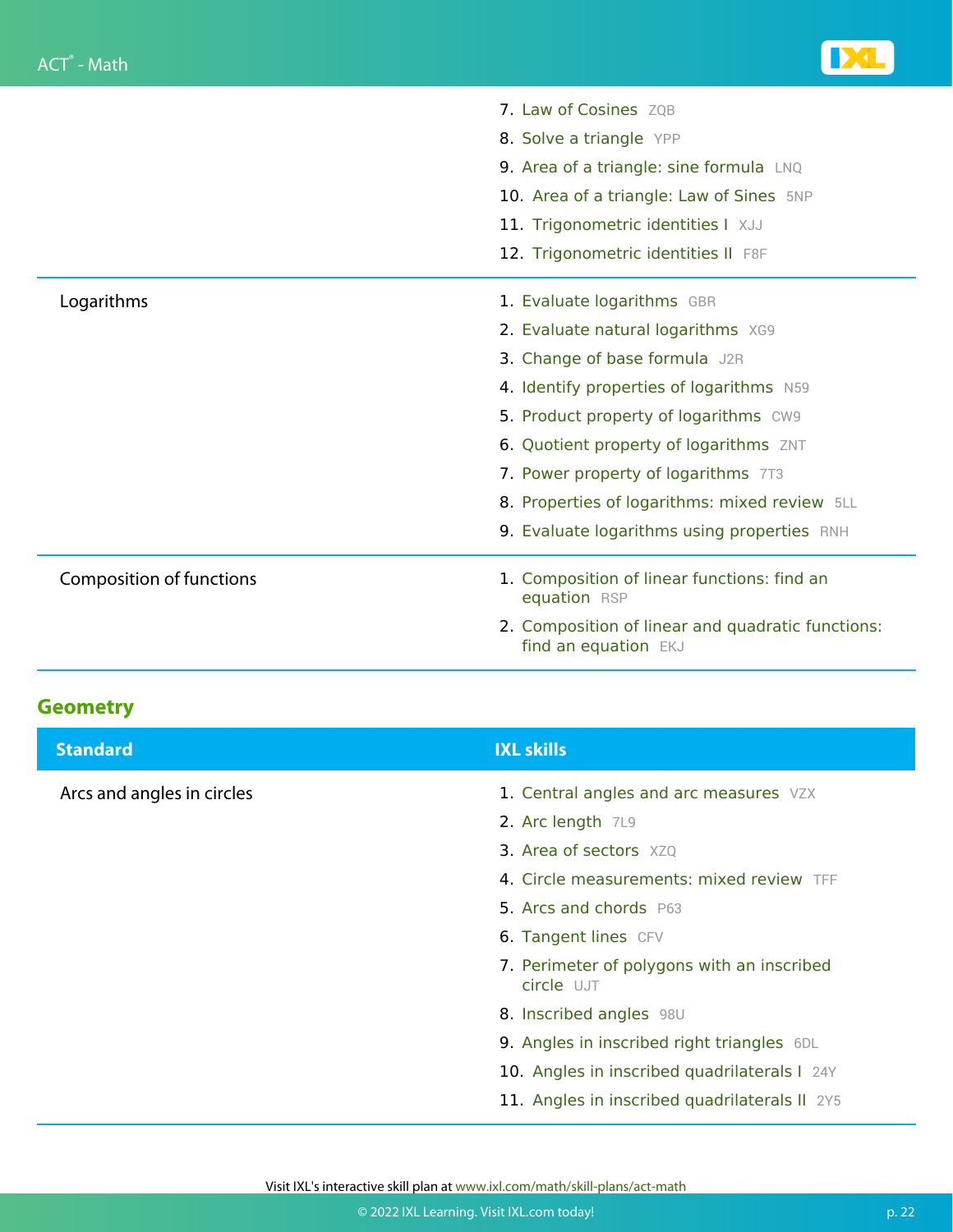

| Area of composite figures  | 1. Area of compound figures KHG                                        |
|----------------------------|------------------------------------------------------------------------|
| <b>Scale factors</b>       | 1. Dilations: find the scale factor ZDM                                |
| Draw conclusions           | 1. Scale drawings: word problems M7M                                   |
|                            | 2. Proofs involving angles HV9                                         |
|                            | 3. Proofs involving parallel lines I CUV                               |
|                            | 4. Proofs involving parallel lines II 5U8                              |
|                            | 5. Identify hypotheses and conclusions 7FW                             |
|                            | 6. Counterexamples 2GJ                                                 |
|                            | 7. Conditionals VU9                                                    |
|                            | 8. Negations VBY                                                       |
|                            | 9. Converses, inverses, and contrapositives N5P                        |
|                            | 10. Biconditionals Q6E                                                 |
|                            | 11. Proving triangles congruent by SSS and<br>SAS VVZ                  |
|                            | 12. Proving triangles congruent by ASA and<br><b>AAS</b> 23Z           |
|                            | 13. Proving triangles congruent by SSS, SAS, ASA,<br>and AAS SZL       |
|                            | 14. Proofs involving corresponding parts of<br>congruent triangles AKL |
|                            | 15. Proofs involving isosceles triangles V45                           |
|                            | 16. Proofs involving triangles I G78                                   |
|                            | 17. Proofs involving triangles II DUQ                                  |
|                            | 18. Proofs involving triangles and<br>quadrilaterals V7W               |
|                            | 19. Proofs involving quadrilaterals P77                                |
|                            | 20. Proofs involving similarity in right triangles XCT                 |
|                            | 21. Prove the Pythagorean theorem JGT                                  |
| Advanced geometry problems | 1. Solve problems involving corresponding<br>parts WYB                 |
|                            | 2. Midsegments of triangles 8GT                                        |
|                            | 3. Triangles and bisectors GWE                                         |
|                            | 4. Angle-side relationships in triangles ZN8                           |
|                            | 5. Side lengths and angle measures in similar<br>figures E2K           |
|                            |                                                                        |